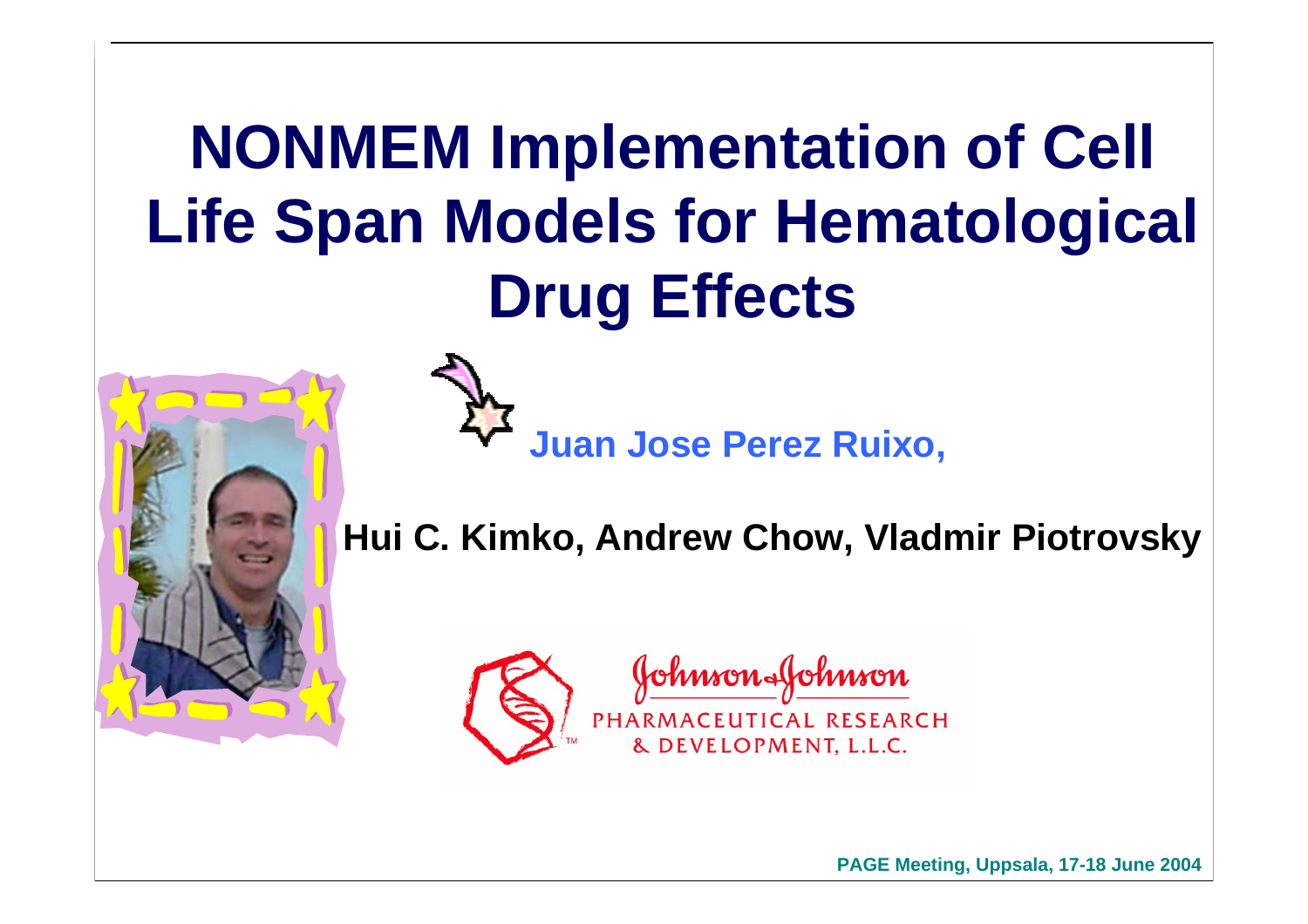

- **Cell life span concept Cell life span concept**
- **NM implementation NM implementation**
	- **Colony stimulating drug effect Colony stimulating drug effect**  $\bullet$
	- **Anticancer drug effect Anticancer drug effect**  $\bullet$
- **NM performance of a life span model NM performance of a life span model**
- **Summary Summary**

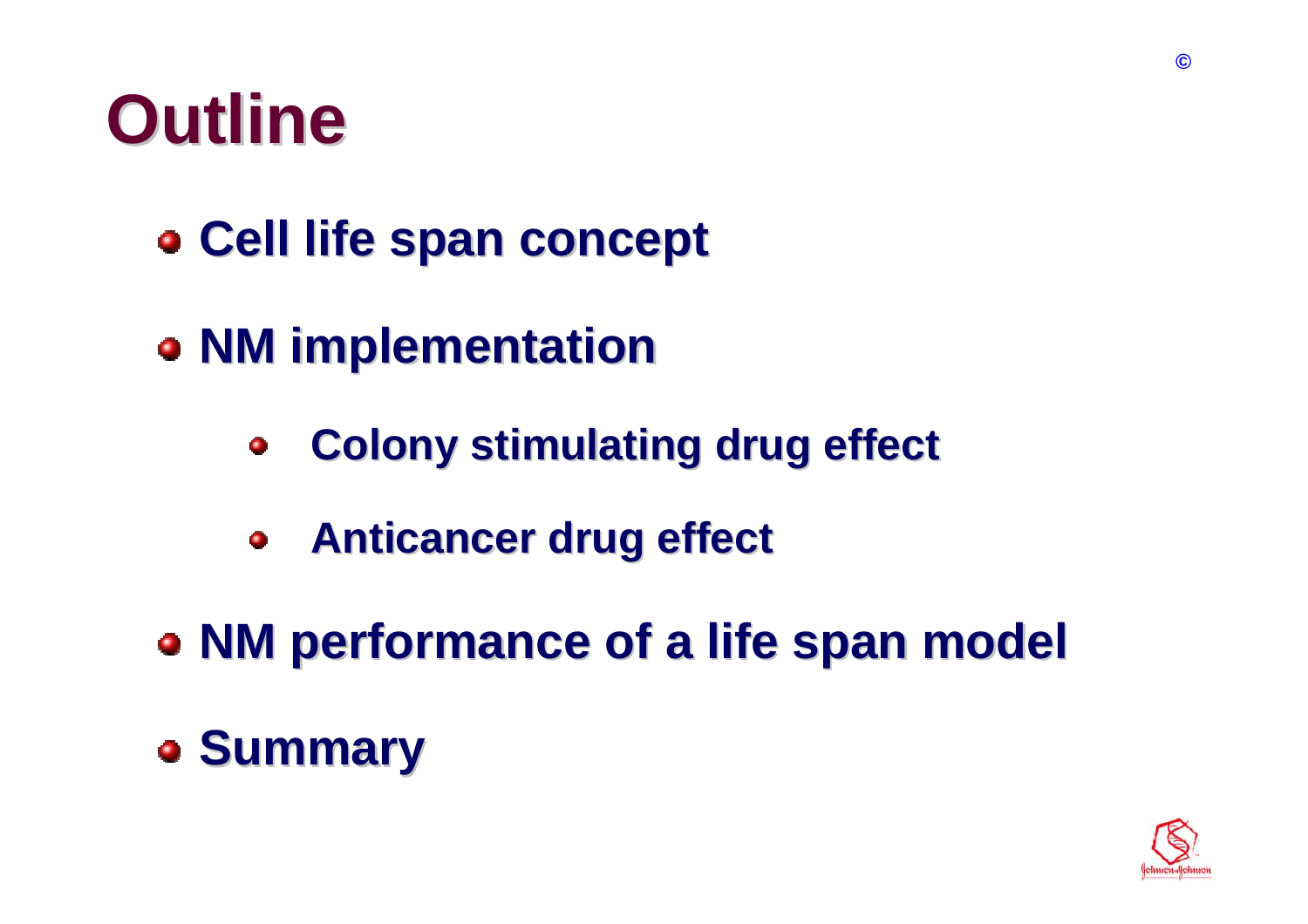### **Cell Life Span Model Cell Life Span Model**

 $\bullet$  **Several PKPD models have been used to model** drug effects on natural cells, but only a few **implemented the cell life span concept. implemented the cell life span concept.**

- Krzyzanski W, et al. Basic Pharmacodynamic Model for Agents that Alter Production of Natural Cells. *JPP 1*999; 27: 311-337.
- Krzyzanski W, et al. <u>Model of Hematologic Effects of Anticancer</u> Agents. *JPP* 2002: 29: 311-337.

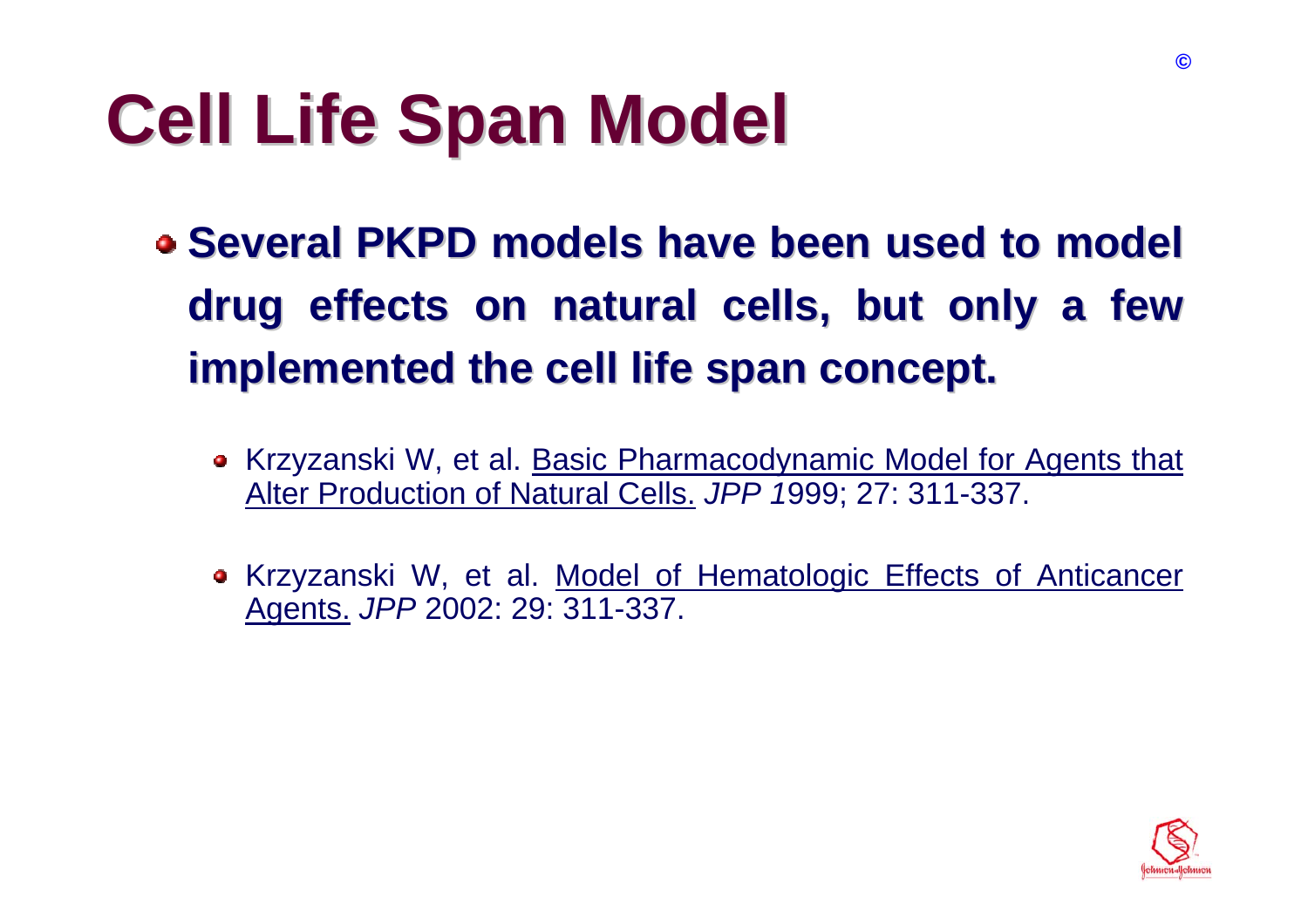# **Life Span Model & Drug Effects Life Span Model & Drug Effects**



**Cells survive for a specific duration of time (cell life span) and then disappear by conversion to another type of cells.** 

**Cell life span models assume that the rate of cell loss is equa Cell life span models assume that the rate of cell loss is equal to the production l to the production**  rate but is delayed by the cell lifespan.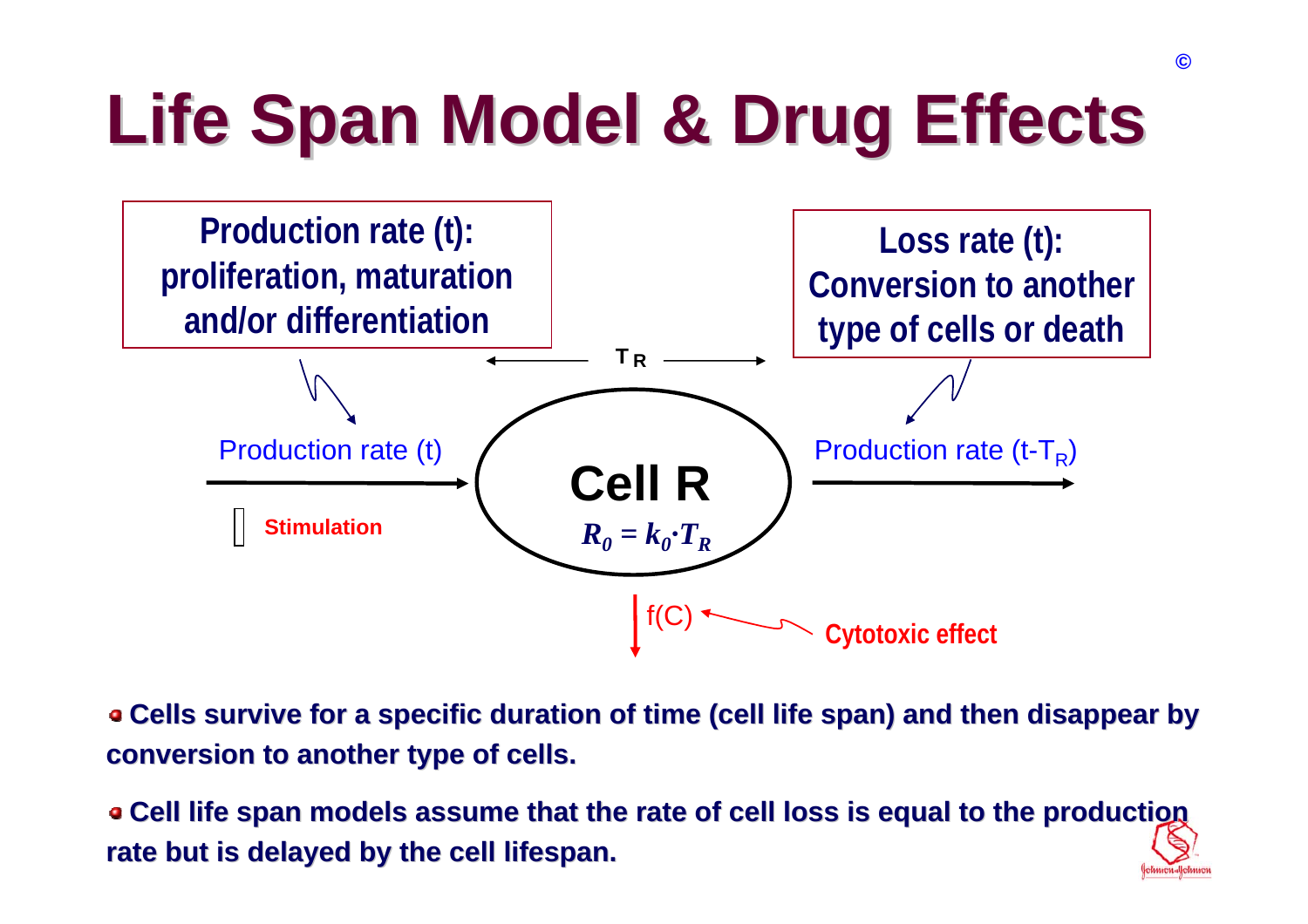#### **NM Implementation of Colony Stimulating Drug Effects**

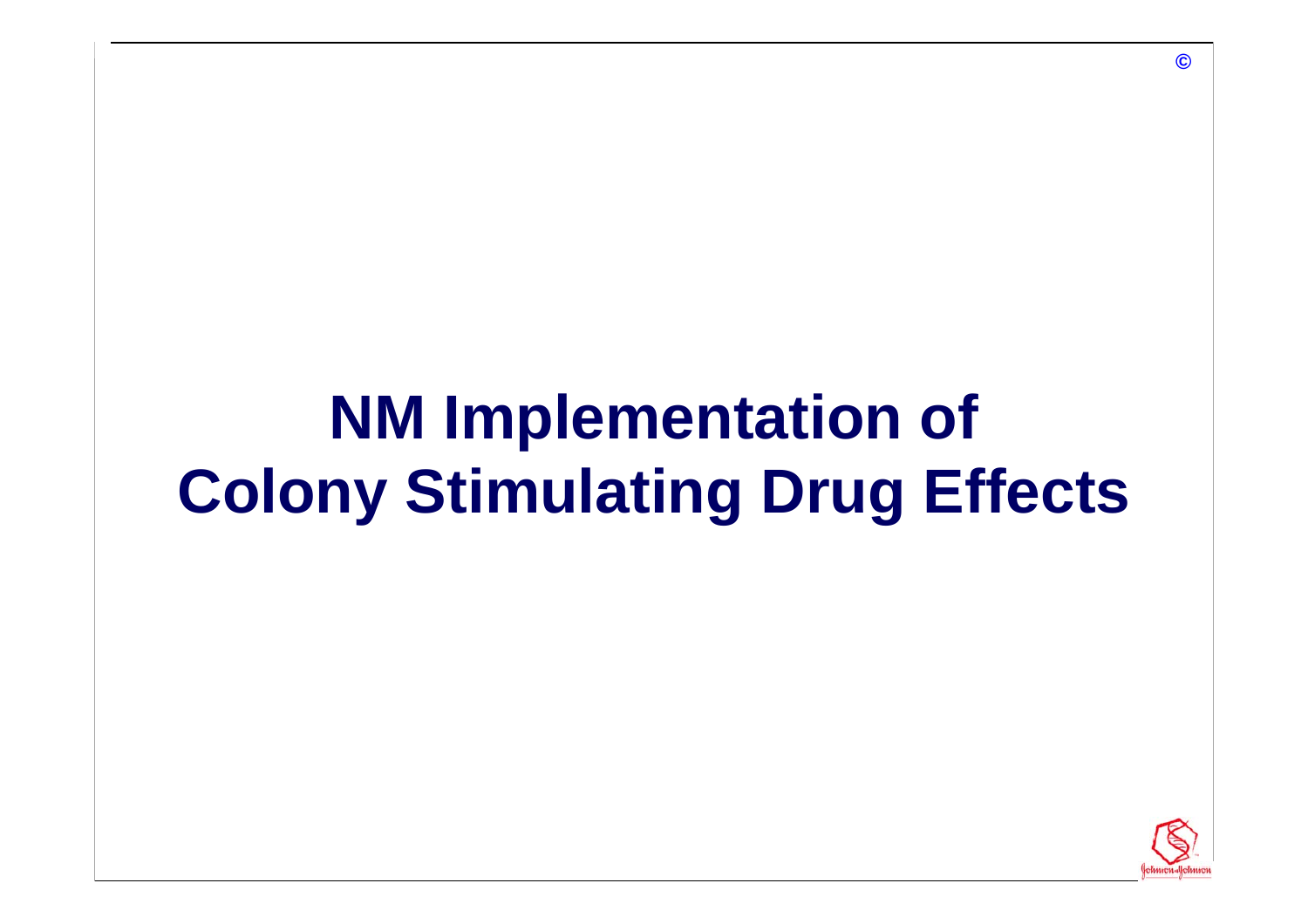#### **Stimulatory Drug Effect: Zero -order input model (k<sub>0</sub>)**



$$
\frac{dR}{dt} = k_0 \cdot S(t) - k_0 \cdot S(t - T_R)
$$

$$
S(t) = 1 + \frac{S_{\text{max}}C(t)^{\gamma}}{SC_{50}^{\gamma} + C(t)^{\gamma}}
$$

$$
S(t - T_R) = 1 + \frac{S_{\text{max}}C(t - T_R)^{\gamma}}{SC_{50}^{\gamma} + C(t - T_R)^{\gamma}}
$$

 $\emph{Baseline: }$   $\emph{R}_{0} = k_{0}{\cdot}T_{R}$ 

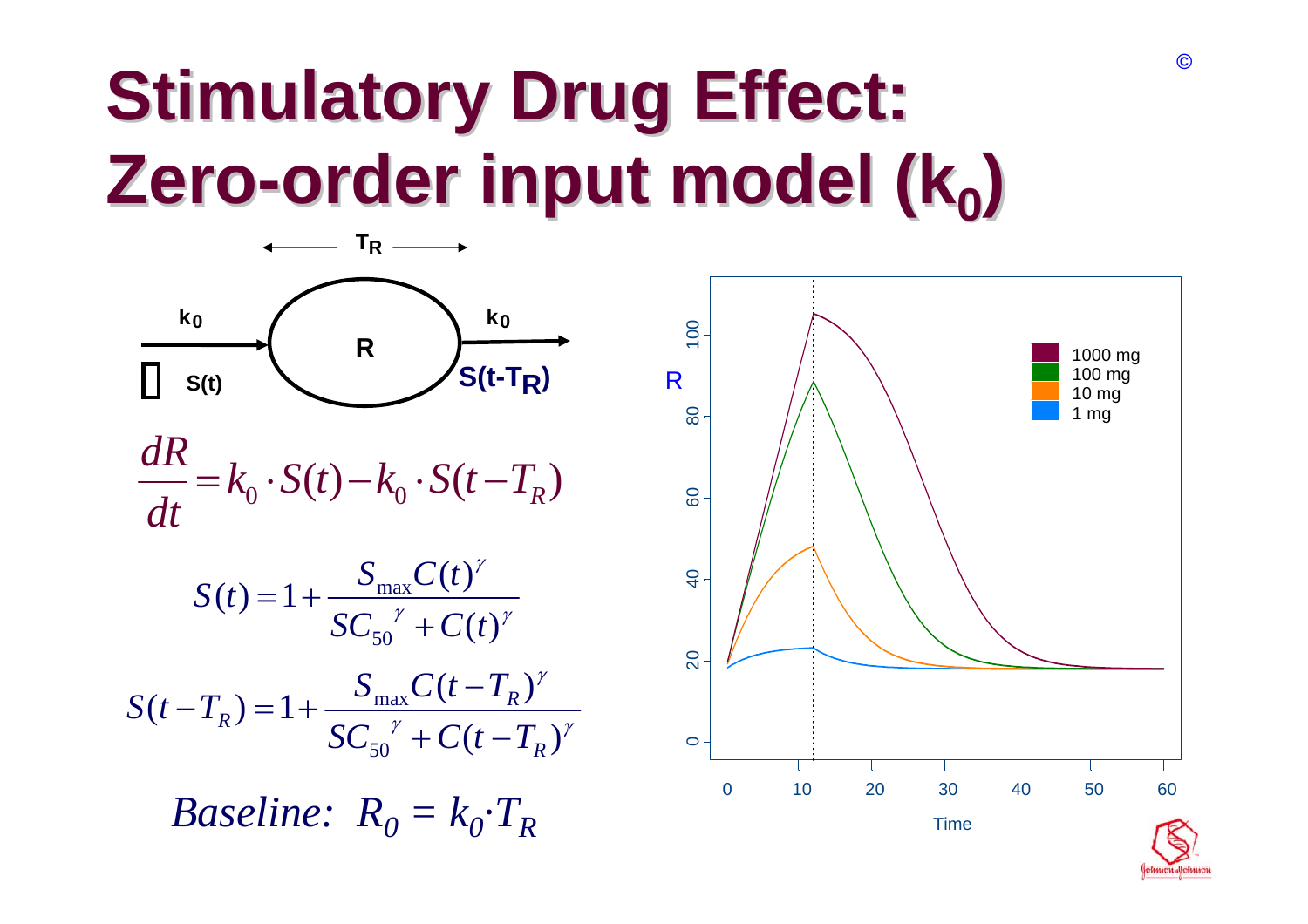#### **Life Span Model (ko): Delay compartment Delay compartment ©**



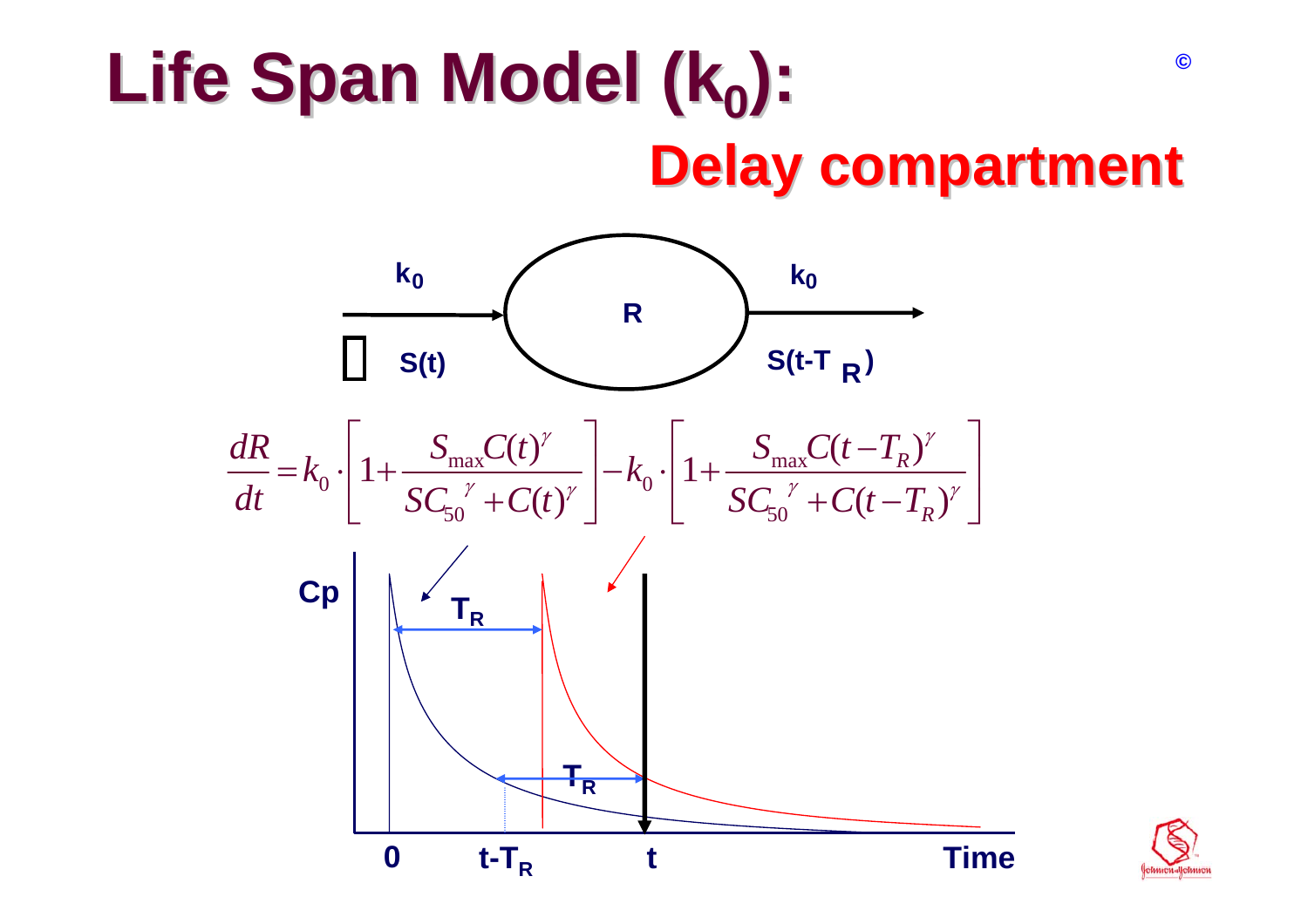# Life Span Model (k<sub>0</sub>): NM code

#### **NM code for IDR model:**

```
$MODEL
 COMP = CENTRALCOMP = (EFFECT,DEFOBS)
$PK
CL = THETA(1) * EXP(ETA(1))V = THETA(2) * EXP(ETA(2))KEL = CL/VSMAX = THETA(3) * EXP(ETA(3))
SC50 = THETA(4) * EXP(ETA(4))KIN = THETA(5) * EXP(ETA(5))KOUT = THETA(6) * EXP(ETA(6))F2 = KIN/KOUT
$DES
DADT(1) = -KEL*A(1)EFF1 = 1 + SMAX*A(1)/(SC50+A(1))
 DADT(2) = KIN*EFF1 -
KOUT*A(2)
```
#### **NM code for LS model (K 0) :**

| <b>\$MODEL</b>            |                  |                 |      |  |                    |                              |  |
|---------------------------|------------------|-----------------|------|--|--------------------|------------------------------|--|
| $COMP = CENTRAL$          |                  |                 |      |  |                    |                              |  |
| $COMP = (EFFECT, DEFOBS)$ |                  |                 |      |  |                    |                              |  |
| <b>COMP</b>               | $=$              | <b>DCENTRAL</b> |      |  |                    |                              |  |
|                           |                  |                 |      |  |                    |                              |  |
| $SPK$ CALLFL = $-2$       |                  |                 |      |  |                    |                              |  |
| CL                        | Ξ.               |                 |      |  |                    | THETA $(1)$ * EXP $(ETA(1))$ |  |
| $\mathbf v$               | <u>— названа</u> |                 |      |  |                    | THETA $(2)$ * EXP $(ETA(2))$ |  |
| <b>KEL</b>                | <b>Service</b>   | CL/V            |      |  |                    |                              |  |
| $SMAX =$                  |                  |                 |      |  |                    | THETA(3) $*$ EXP(ETA(3))     |  |
| $SC50 =$                  |                  | THETA(4)        |      |  |                    | * EXP(ETA(4))                |  |
| K <sub>0</sub>            | <b>SILLER</b>    |                 |      |  |                    | THETA $(5)$ * EXP $(ETA(5))$ |  |
| $ALAG3 =$                 |                  |                 |      |  |                    | THETA $(6)$ * EXP $(ETA(6))$ |  |
| F2                        | - 1              | K0*ALAG3        |      |  | ; $R0 = K_0 * T_R$ |                              |  |
|                           |                  |                 |      |  |                    |                              |  |
| <b>\$DES</b>              |                  |                 |      |  |                    |                              |  |
| $DADT(1) = -KEL*A(1)$     |                  |                 |      |  |                    |                              |  |
| $DADT(3) = -KEL*A(3)$     |                  |                 |      |  |                    |                              |  |
|                           |                  |                 |      |  |                    |                              |  |
| $ST1 = 1$                 |                  |                 |      |  |                    | + $SMAX*A(1)/(SC50+A(1))$    |  |
| ST3<br>=                  | $1 -$            |                 |      |  |                    | + $SMAX*A(3)/(SC50+A(3))$    |  |
|                           |                  |                 |      |  |                    |                              |  |
| $DADT(2) = K0 * ST1 - K0$ |                  |                 |      |  | $\star$            | ST <sub>3</sub>              |  |
|                           |                  |                 |      |  |                    |                              |  |
|                           |                  |                 |      |  |                    |                              |  |
|                           |                  |                 | S(t) |  | S(t-T              |                              |  |
|                           |                  |                 |      |  |                    |                              |  |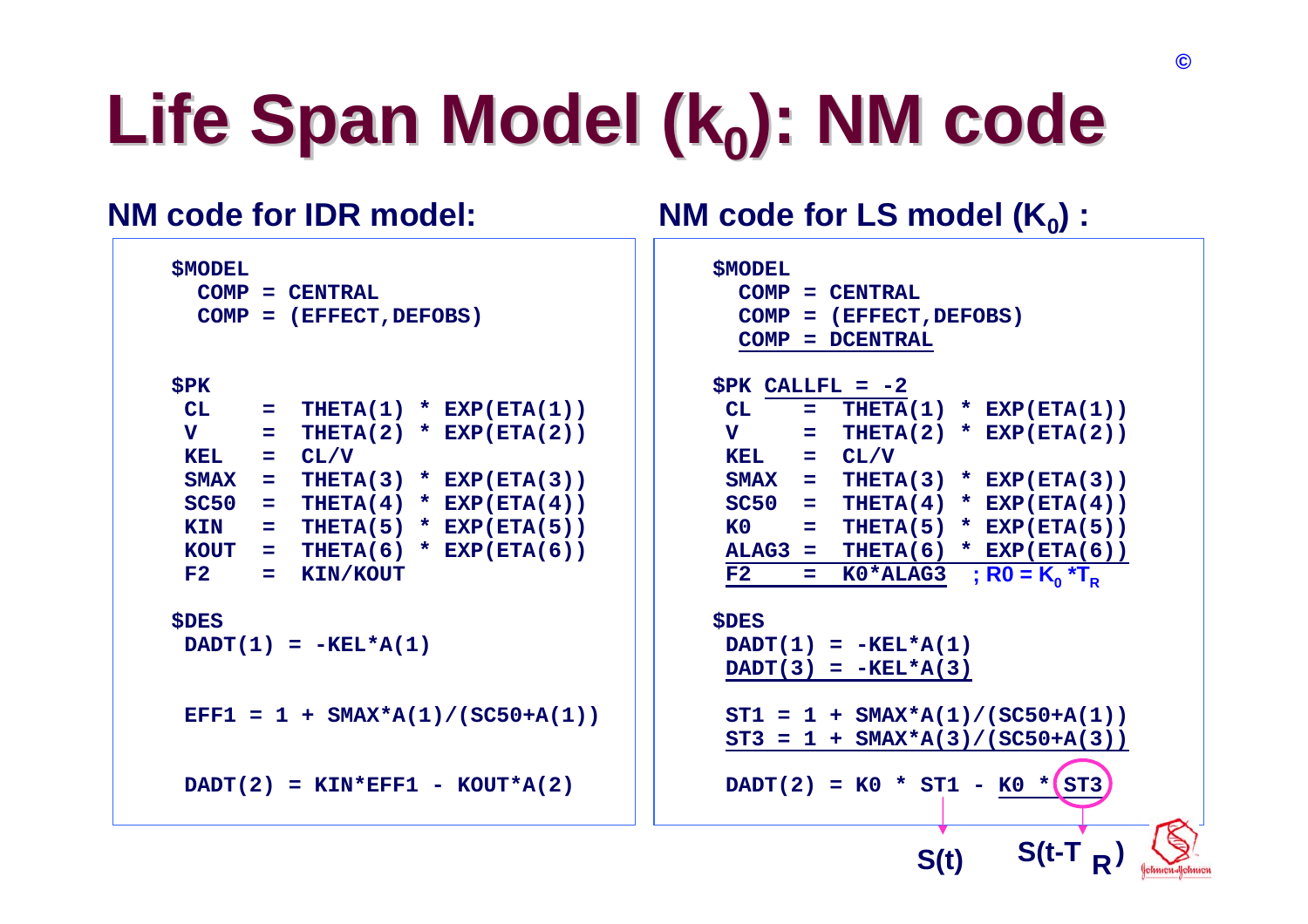# Life span model (k<sub>0</sub>): NM code

| $\sharp$ ID | <b>TIME</b> | <b>AMT</b> | DV  | <b>CMT</b>   |
|-------------|-------------|------------|-----|--------------|
|             |             | 10         |     |              |
|             |             |            |     | 2            |
|             | n           | 10         | 0   | 3            |
| Л           | 0.25        | O          | 0.1 | $\mathbf{2}$ |
|             | 0.5         |            | 1.2 | $\bf{2}$     |

 $CALLFL = -2$ : Call the subroutine with every event record and with additional and lagged doses

#### **NM code for LS model (K 0) :**

| <b>\$MODEL</b><br>$COMP =$<br><b>COMP</b><br>÷ | $COMP = CENTRAL$<br>(EFFECT, DEFOBS)<br><b>DCENTRAL</b>             |
|------------------------------------------------|---------------------------------------------------------------------|
| $$PK$ CALLFL = $-2$                            |                                                                     |
| CL<br>=                                        | THETA $(1)$ * EXP $(ETA(1))$                                        |
| $\overline{\mathbf{V}}$<br>$=$                 | THETA(2)<br>* $EXP(ETA(2))$                                         |
| KEL<br>$\alpha = 1$                            | CL/V                                                                |
|                                                | $SMAX = THETA(3)$<br>* $EXP(ETA(3))$                                |
| $SC50 =$                                       | THETA(4)<br>* EXP(ETA(4))                                           |
| K <sub>0</sub><br>$\equiv$ $\equiv$            | THETA $(5)$ * EXP $(ETA(5))$                                        |
| $ALAG3 =$                                      | THETA(6)<br>* EXP(ETA(6))                                           |
| F2<br>=                                        | ; R0 = $K_0$ *T <sub>R</sub><br>$KO*ALAG3$                          |
| <b>\$DES</b>                                   | $DADT(1) = -KEL*A(1)$<br>$DADT(3) = -KEL*A(3)$                      |
|                                                |                                                                     |
| ST3<br>1<br>$=$                                | $ST1 = 1 + SMAX*A(1) / (SC50+A(1))$<br>$SMAX*A(3)/(SC50+A(3))$<br>÷ |
|                                                |                                                                     |
|                                                | $DADT(2) = K0 * ST1$<br>ST <sub>3</sub><br><b>K0</b><br>$\star$ (   |
|                                                | S(t-T<br>S(t)                                                       |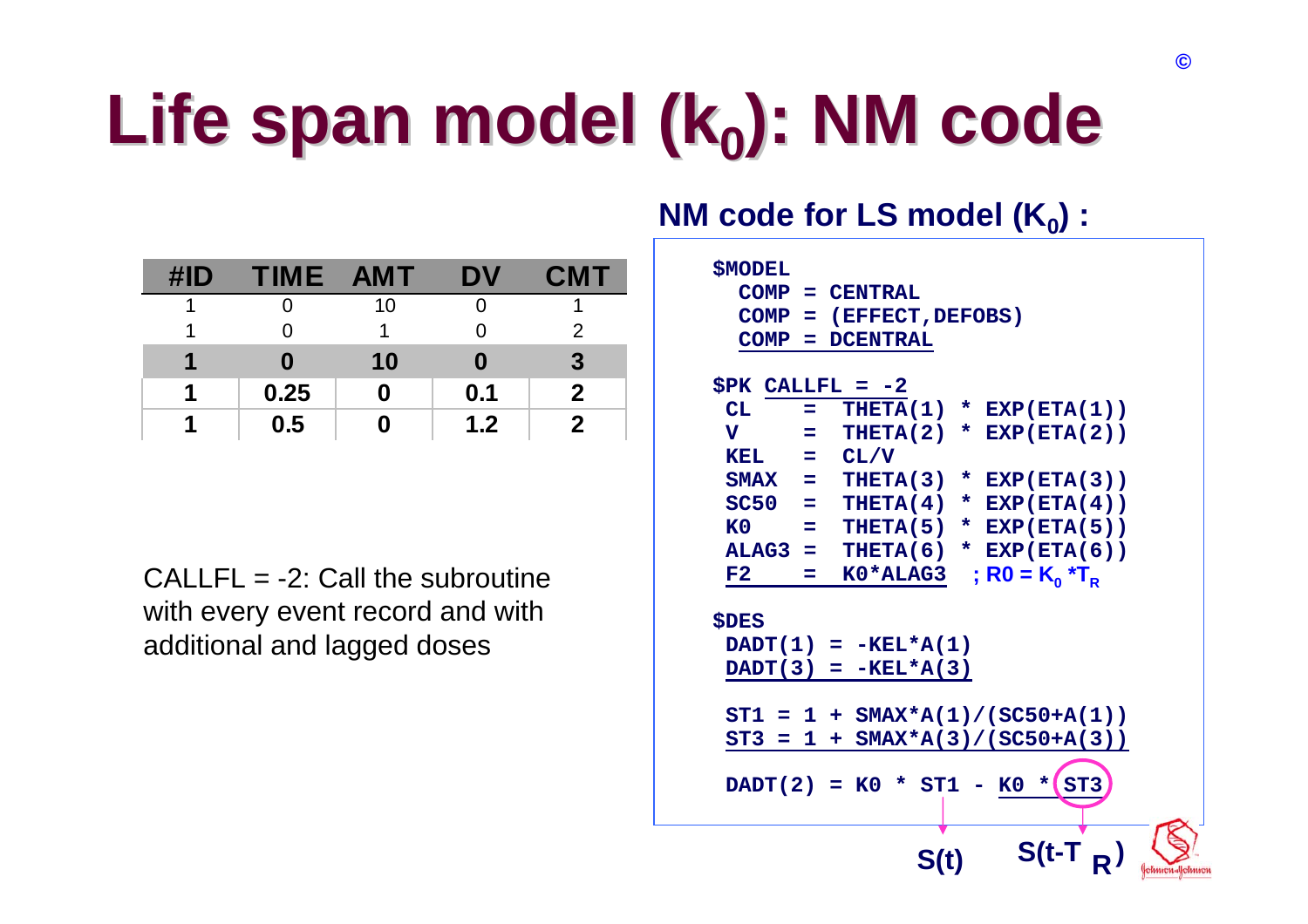#### **Stimulatory Drug Effect:** First-order Input Model (k<sub>1</sub>) **T**



$$
\frac{dP}{dt} = k_0 \cdot S(t) - k_1 \cdot P(t)
$$

$$
\frac{dR}{dt} = k_1 \cdot P(t) - k_1 \cdot P(t - T_R)
$$

*Baseline:*

$$
P_0 = \frac{k_0}{k_1}
$$

$$
R_0 = K_0 \cdot T_R
$$

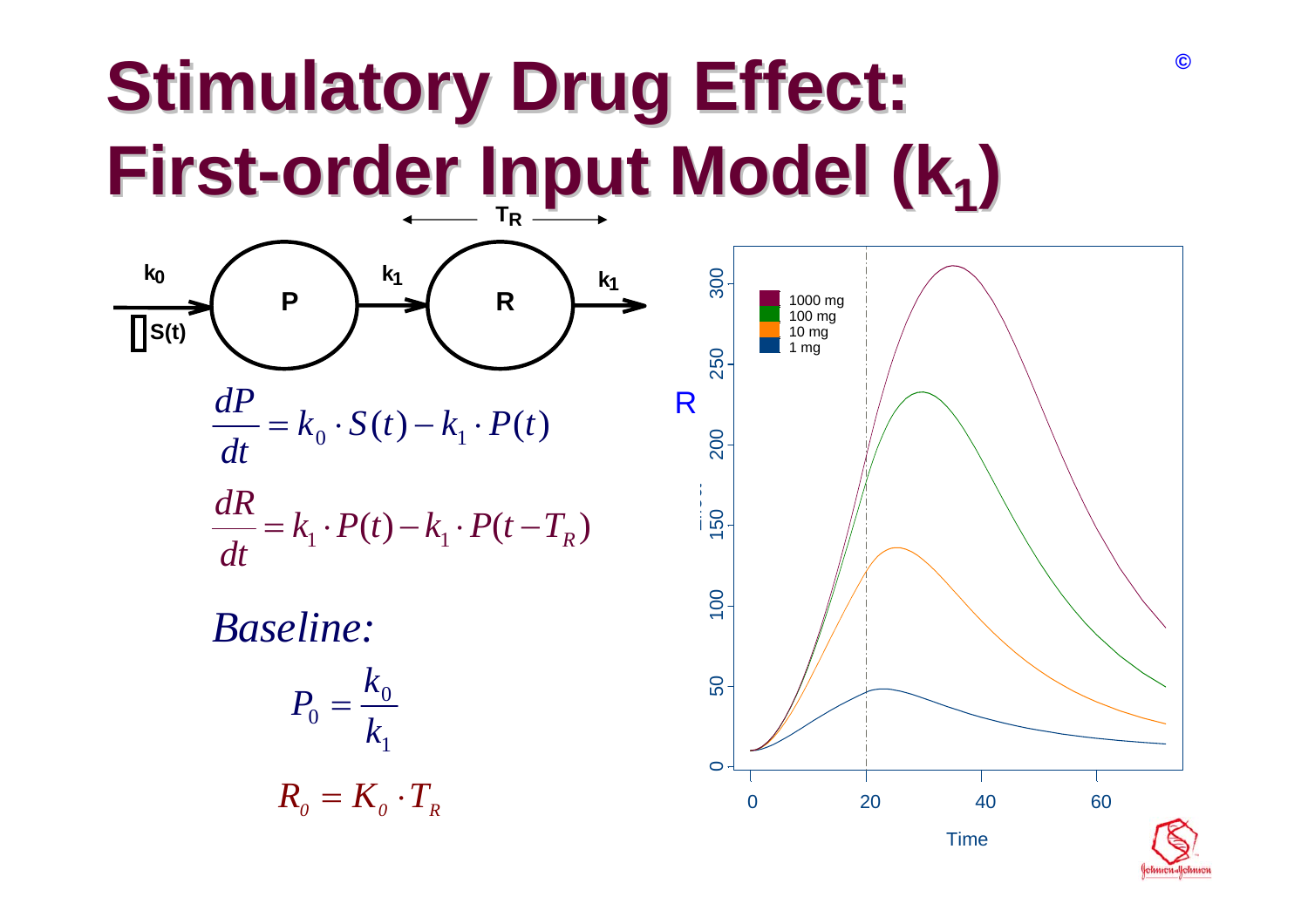## **Life Span Model (k Life Span Model (k1)**



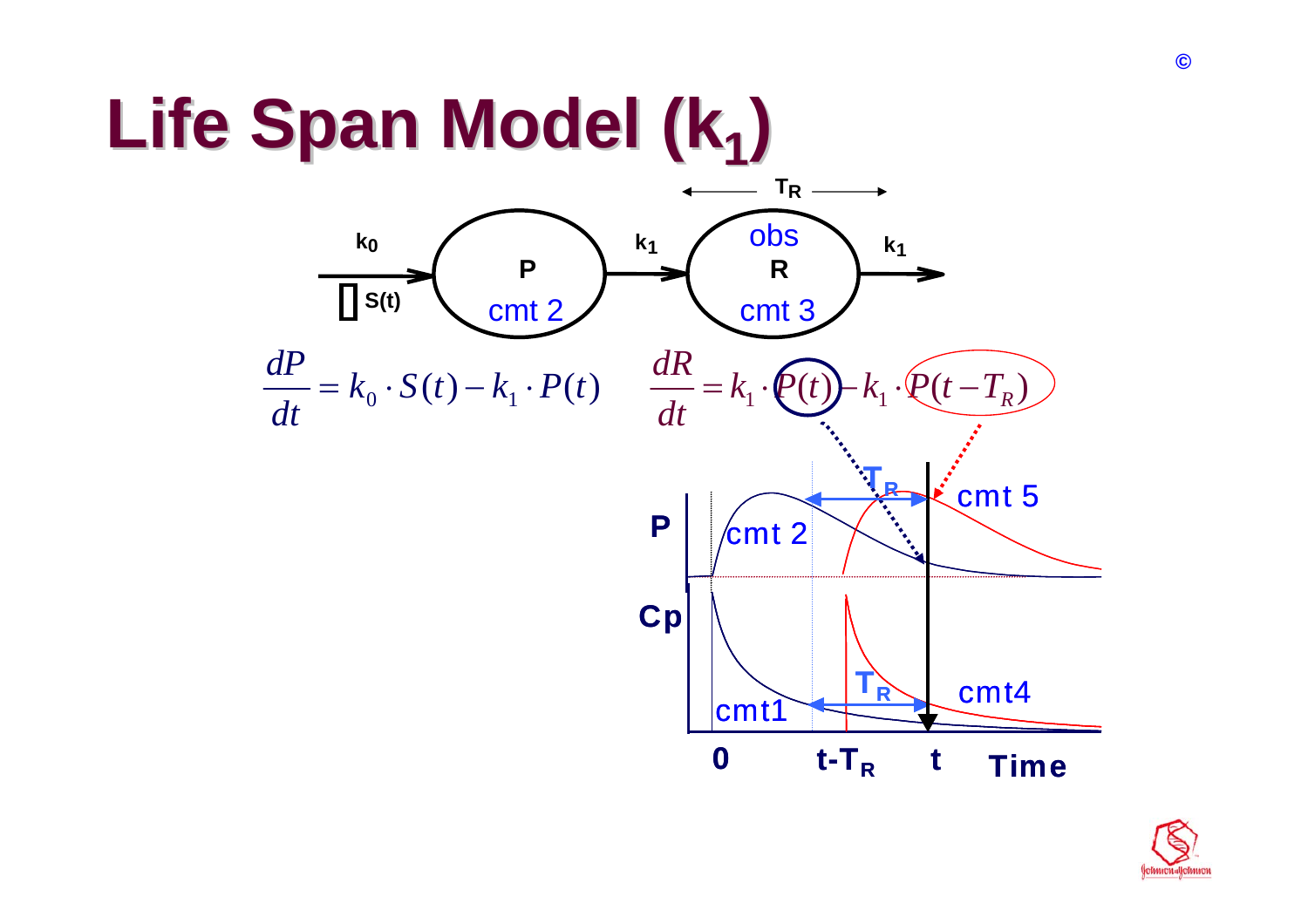## Life span model (k<sub>1</sub>): NM code

| <b>\$MODEL</b><br>$COMP = CENTRAL; drug conc.$<br>$COMP = PREC$<br>; precursor<br>$COMP = (RESP, DEFOBS)$ ; 3<br><b>COMP</b><br>= DCENTRAL<br>74<br>, 5<br>$COMP = DPREC$                                                                                                                                                                                                                                                                                                                                                 | ODS<br>$k_{0}$<br>k <sub>1</sub><br>$k_1$<br>$\mathsf{P}$<br>R<br>$\prod S(t)$                               |
|---------------------------------------------------------------------------------------------------------------------------------------------------------------------------------------------------------------------------------------------------------------------------------------------------------------------------------------------------------------------------------------------------------------------------------------------------------------------------------------------------------------------------|--------------------------------------------------------------------------------------------------------------|
| $SPK$ CALLFL = $-2$<br>;*** PK/PD PARAMETERS ***<br>THETA $(1)$ * EXP $(ETA(1))$<br>CL<br>$\equiv$<br>$\mathbf v$<br>THETA $(2)$ * EXP $(ETA(2))$<br>$\equiv$<br><b>KEL</b><br>CL/V<br>and the<br><b>SMAX</b><br>THETA $(3)$ * EXP(ETA $(3)$ )<br>$\mathbf{m}$<br><b>SC50</b><br>THETA $(4)$ * EXP $(ETA(4))$<br><b>CONTRACTOR</b><br>*** SYSTEM PARAMETERS ***<br>K0<br>THETA $(5)$ * EXP $(ETA(5))$<br>$=$<br>K1<br>THETA $(6)$ * EXP $(ETA(6))$<br>$=$<br>$ALAG4 =$<br>THETA $(7)$ * EXP $(ETA(7))$<br>$ALAG5 = ALAG4$ | R<br>$cmt$ 5<br>P<br>$\mathsf{\small cm}{\sf t}$ 2<br>Cp<br>cm <sub>t4</sub><br>$\overrightarrow{R}$<br>cmt1 |
| INITIAL CONDITIONS ***<br>$7***$<br>F2<br>K0/K1<br>$=$<br>F3<br>KO * ALAG3<br>$=$<br>F5<br>F2<br>$=$                                                                                                                                                                                                                                                                                                                                                                                                                      | 0<br>$t-T_R$<br>t<br><b>Time</b>                                                                             |

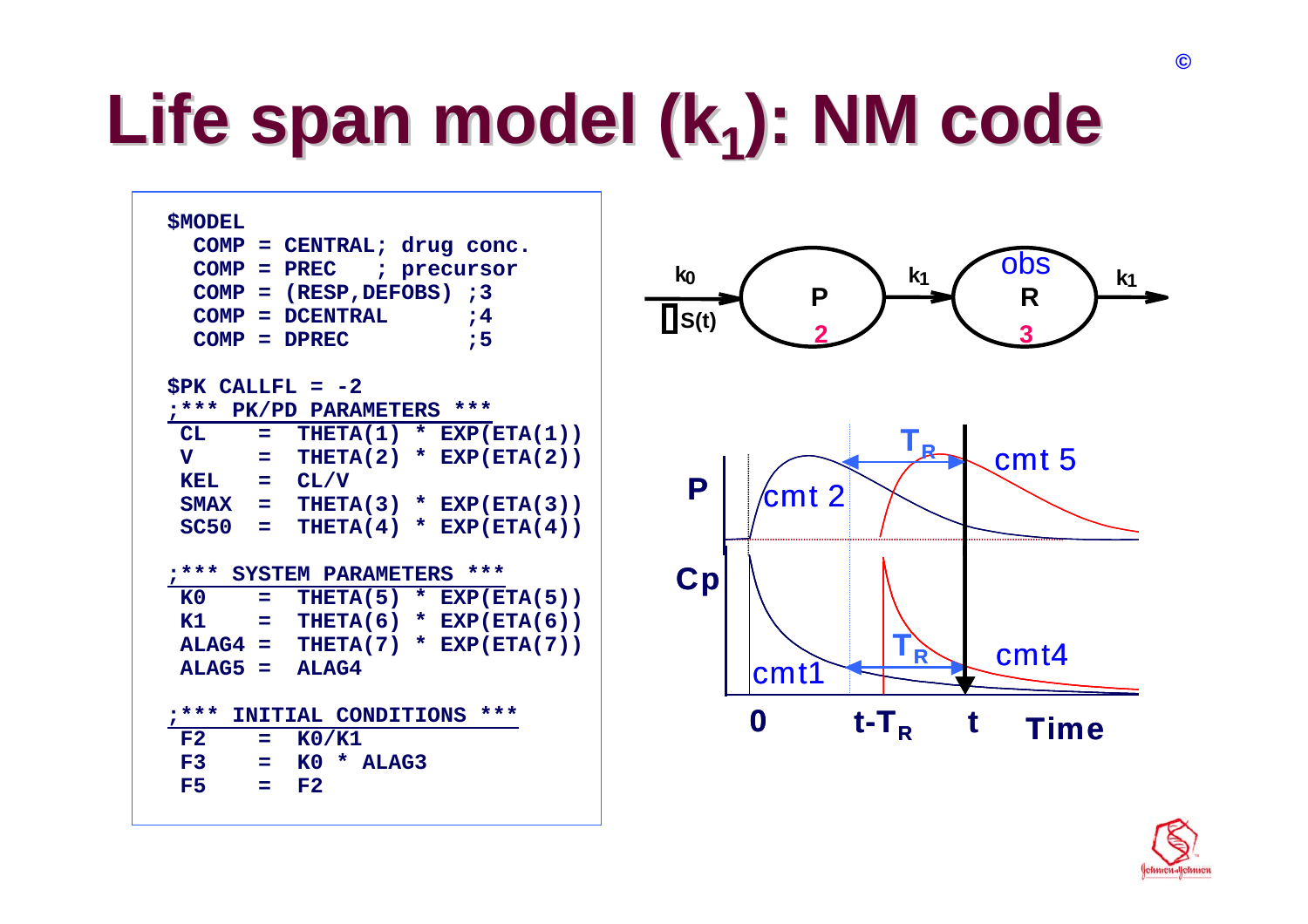### Life span model (k<sub>1</sub>):



| $\sharp$ ID | TIME AMT |    | DV | <b>CMT</b> |
|-------------|----------|----|----|------------|
|             |          | 10 |    |            |
|             |          |    |    | 2          |
|             |          |    |    | 3          |
| и           |          | 10 |    |            |
|             |          |    |    | 5          |
|             | 0.25     |    |    | 3          |

# **NM code continue NM code continue**

#### **\$DES**

```
;*** CENTRAL + PREC COMP (IDR)***
DADT(1) = -KEL*A(1)ST1 = 1 + SMAX*A(1)/(SC50+A(1))DADT(2) = K0 * ST1 -
K1 * A(2)
```

```
;*** DCENTRAL + DPREC COMP ***
DADT(4) = -KEL*A(4)ST4 = 1 + SMAX*A(4)/(SC50+A(4))DADT(5) = K0 * ST4 -
K1 * A(5)
```

```
;if t < ALAG5
A5 = F5 ; = F2 = K0/K1
IF (T.GT.ALAG5) A5 = A(5)
```

```
;*** R COMP ***
 DADT(3) = K1 * A(2) -
K1 * A5
```
**P(t) P(t - T R)**

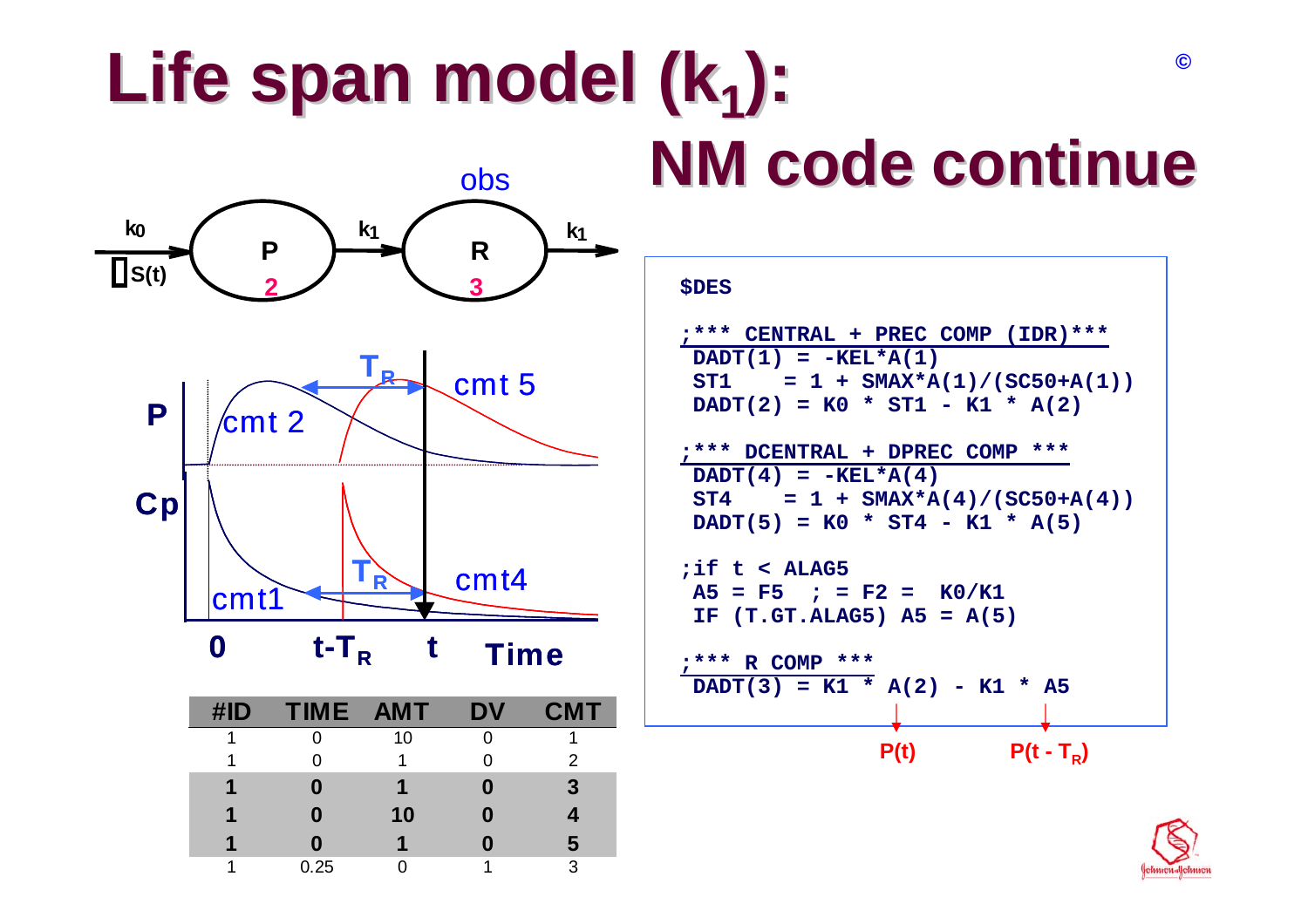#### **NM Implementation of Anticancer Drug Effects**

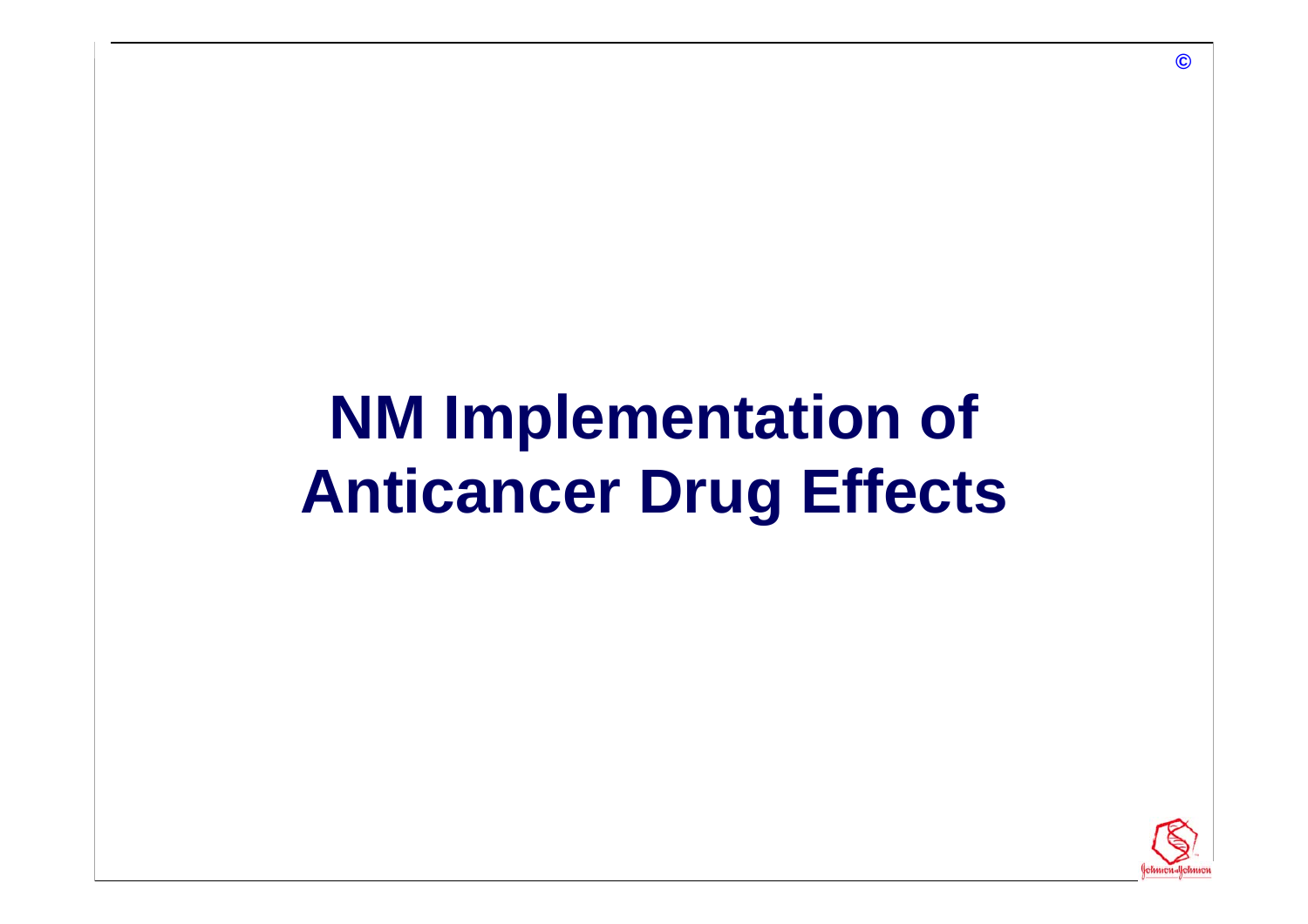#### **Anticancer Drug Effect Anticancer Drug Effect**



Fig. 1. Model for hematologic effects of anticancer agents. The progenitor cells are produced at the zero-order rate  $k_{\text{in}}$  and they reside in the mitotic pool P for time  $T_{\text{P}}$ . In this compartment the anticancer agent kills the cell with the function  $f(C)$  where C is the drug plasma concentration. The surviving cells enter the maturation pool  $M$  where they stay for time  $T_M$ . The mature cells are released to the circulation pool R from which they are lost after time  $T_R$ .

**Lin ear Cytotoxicity:** *f(C) = k·C* **Nonlinear C ytotoxicity:**  $f(C) = \frac{1}{K C_{50} + C}$  $f(C) = \frac{K_{\text{max}}C}{KC_{50} + C}$ = 50 $(C) = \frac{12}{\pi G}$ 

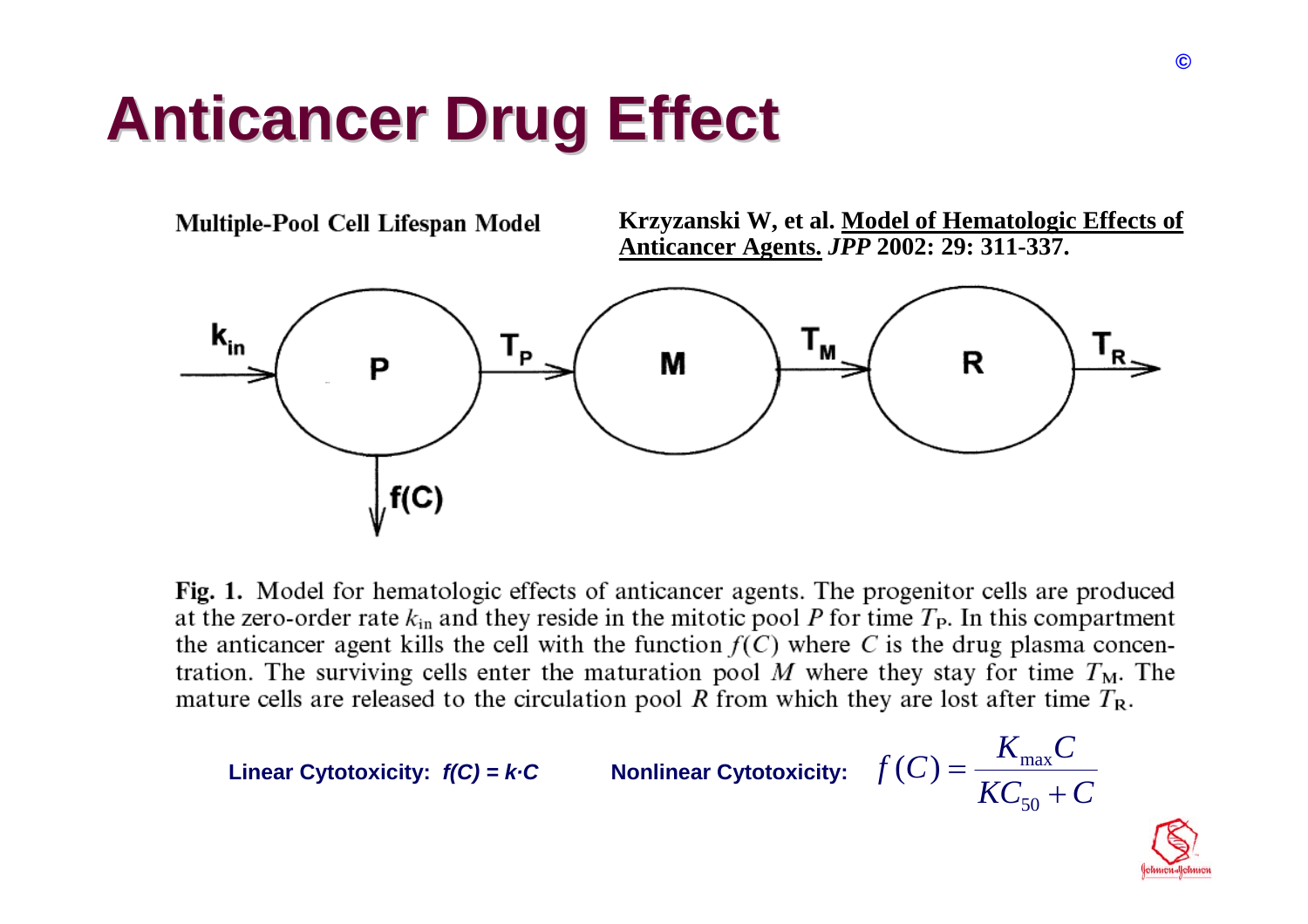#### **Anticancer Drug Effect: Model Anticancer Drug Effect: Model**

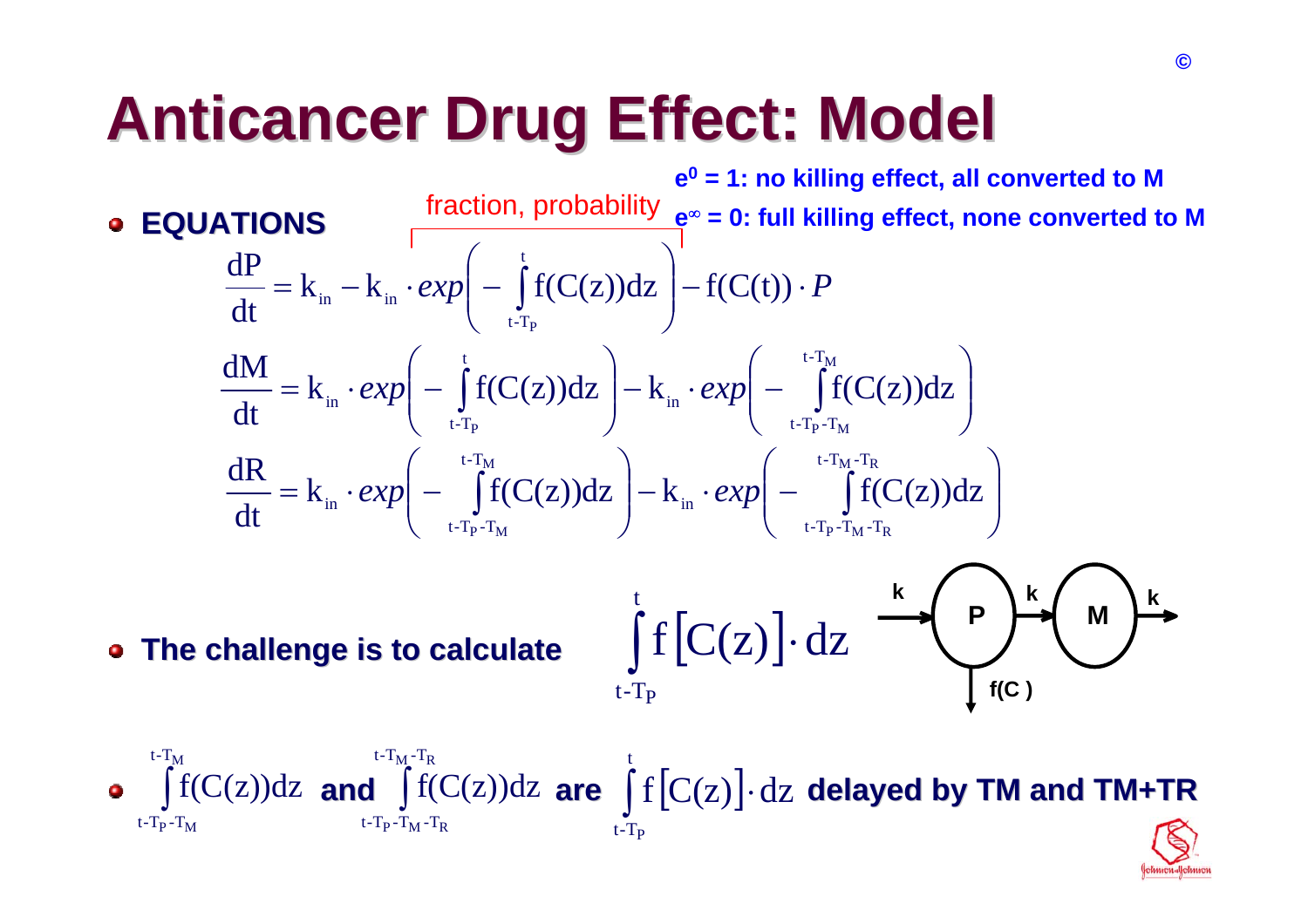#### **Anticancer Drug Effect: Integrals (I) Anticancer Drug Effect: Integrals (I)**

$$
\int_{t-T_P}^t f[C(z)] \cdot dz = \int_0^t f[C(z)] \cdot dz - \int_0^{t-T_P} f[C(z)] \cdot dz
$$



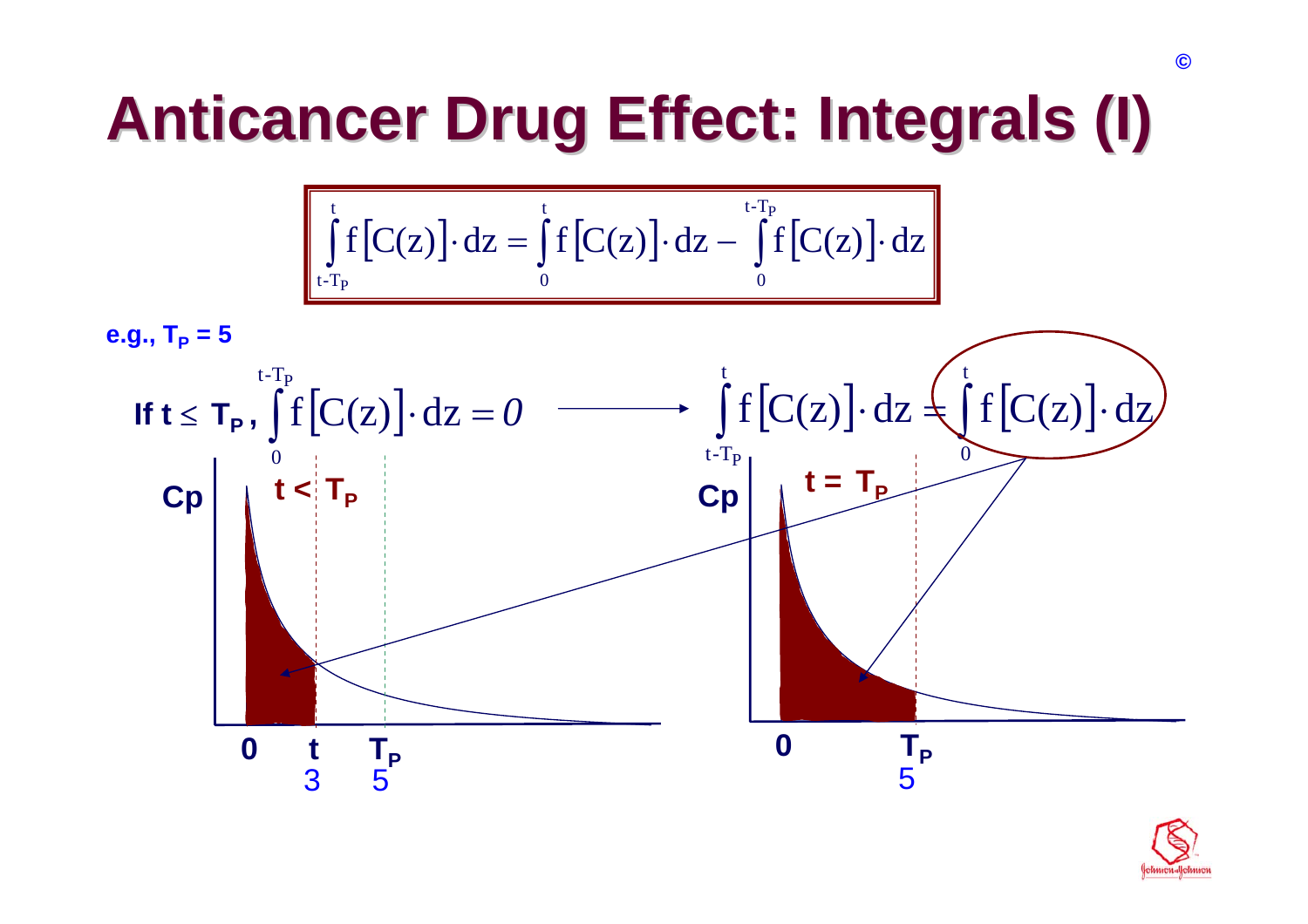#### **Anticancer Drug Effect: Integrals (II) Anticancer Drug Effect: Integrals (II)**



∴ **AUC(t) – AUC (before t-Tp)**

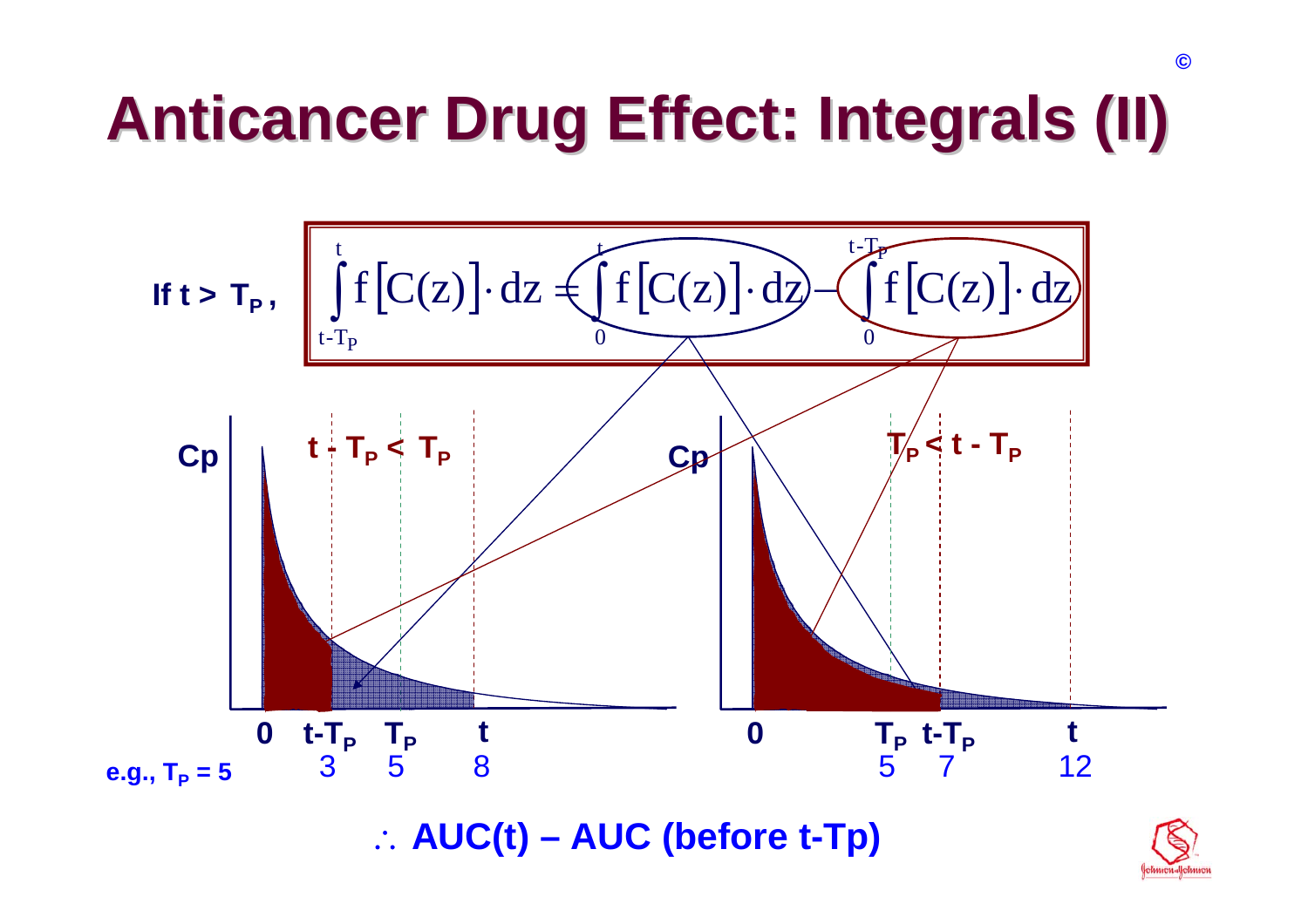### **Anticancer Drug Effect: NM Code**

#### **\$MODEL**

|              | $COMP = CENTRAL$           |                                     |
|--------------|----------------------------|-------------------------------------|
| $COMP = AUC$ |                            |                                     |
|              | $COMP = DCENTRAL$          |                                     |
|              | $COMP = DAUC$              |                                     |
|              | $COMP = (RESP, DEFOBS)$    |                                     |
|              |                            |                                     |
|              | $SPK$ CALLFL = $-2$        |                                     |
|              | ;*** PK PARAMETERS ***     |                                     |
|              |                            | $CL = THERA(1) * EXP(ETA(1))$       |
|              |                            | $V = THETA(2) * EXP(ETA(2))$        |
|              | KEL = $CL/V$               |                                     |
|              |                            |                                     |
|              | ;*** PD PARAMETERS ***     |                                     |
|              |                            | KMAX = THETA $(3)$ * EXP $(ETA(3))$ |
|              |                            | $SC50 = THETA(4) * EXP(ETA(4))$     |
|              |                            |                                     |
|              | ;*** SYSTEM PARAMETERS *** |                                     |
|              |                            | $KO = THETA(5) * EXP(ETA(5))$       |

**;\*\*\* INITIAL CONDITIONS \*\*\***

**ALAG4 = ALAG3**

**F5 = K0 \* ALAG3**

#### **\$DES**

```
;*** CENTRAL + AUC COMP ***
DADT(1) = - KEL*A(1)FC1 = KMAX*A(1)/(SC50+A(1))DADT(2) = FC1
```
**;\*\*\* DCENTRAL + DAUC COMP \*\*\***  $DADT(3) = - KEL*A(3)$ **FC2 = KMAX\*A(3)/(SC50+A(3)) DADT(4) = FC2**

```
;*** AUC - DAUC ***
DIFF = A(2) - A(4)PR = EXP(-DIFF)
```

```
;*** P COMP ***
DADT(5) = K0 - K0*PR - FC1*A(5)
```
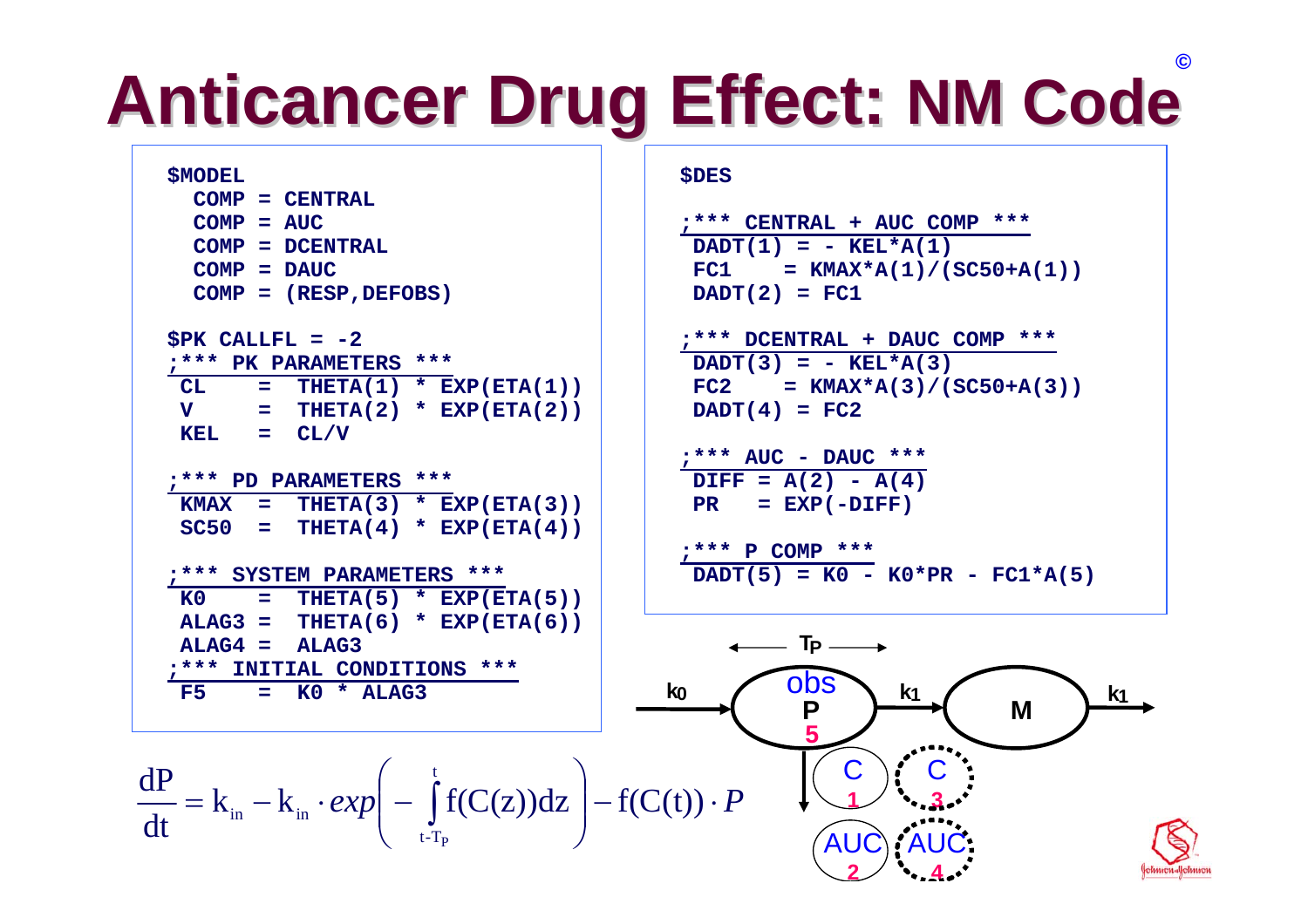### **Anticancer Drug Effect: NM Code**

#### **\$MODEL**

|                               | $COMP = CENTRAL$                    |  |  |
|-------------------------------|-------------------------------------|--|--|
| $COMP = AUC$                  |                                     |  |  |
|                               | $COMP = DCENTRAL$                   |  |  |
| $COMP = DAUC$                 |                                     |  |  |
|                               | $COMP = (RESP, DEFOBS)$             |  |  |
| $SPK$ CALLFL = $-2$           |                                     |  |  |
| ;*** PK PARAMETERS ***        |                                     |  |  |
| $CL = THETA(1) * EXP(ETA(1))$ |                                     |  |  |
|                               | $V = THETA(2) * EXP(ETA(2))$        |  |  |
| KEL = $CL/V$                  |                                     |  |  |
| ;*** PD PARAMETERS ***        |                                     |  |  |
|                               | KMAX = THETA $(3)$ * EXP $(ETA(3))$ |  |  |
|                               | $SC50 = THETA(4) * EXP(ETA(4))$     |  |  |
| ;*** SYSTEM PARAMETERS ***    |                                     |  |  |

**K0 = THETA(5) \* EXP(ETA(5)) ALAG3 = THETA(6) \* EXP(ETA(6)) ALAG4 = ALAG3;\*\*\* INITIAL CONDITIONS \*\*\* F5 = K0 \* ALAG3**

| #ID | TIME AMT |    | DV | <b>CMT</b> |
|-----|----------|----|----|------------|
|     |          | 10 |    |            |
|     |          | ∩  |    | 2          |
|     |          | 10 |    | 3          |
|     |          |    |    |            |
|     |          |    |    | 5          |
|     | 0.25     |    |    | 5          |

#### **\$DES**

```
;*** CENTRAL + AUC COMP ***
DADT(1) = -
KEL*A(1)
FC1 = KMAX*A(1)/(SC50+A(1))DADT(2) = FC1
```
**;\*\*\* DCENTRAL + DAUC COMP \*\*\* DADT(3) = - KEL\*A(3) FC2 = KMAX\*A(3)/(SC50+A(3)) DADT(4) = FC2**

$$
\frac{?*** \text{ AUC} - \text{DAUC} ***}{\text{DIFF} = \text{A}(2) - \text{A}(4)}
$$
  
PR = EXP(-DIFF)

$$
\frac{?*** \text{ } P \text{ } COMP \text{ } *** \text{ } \qquad \text{ } K0*PR - FCl*A(5)
$$

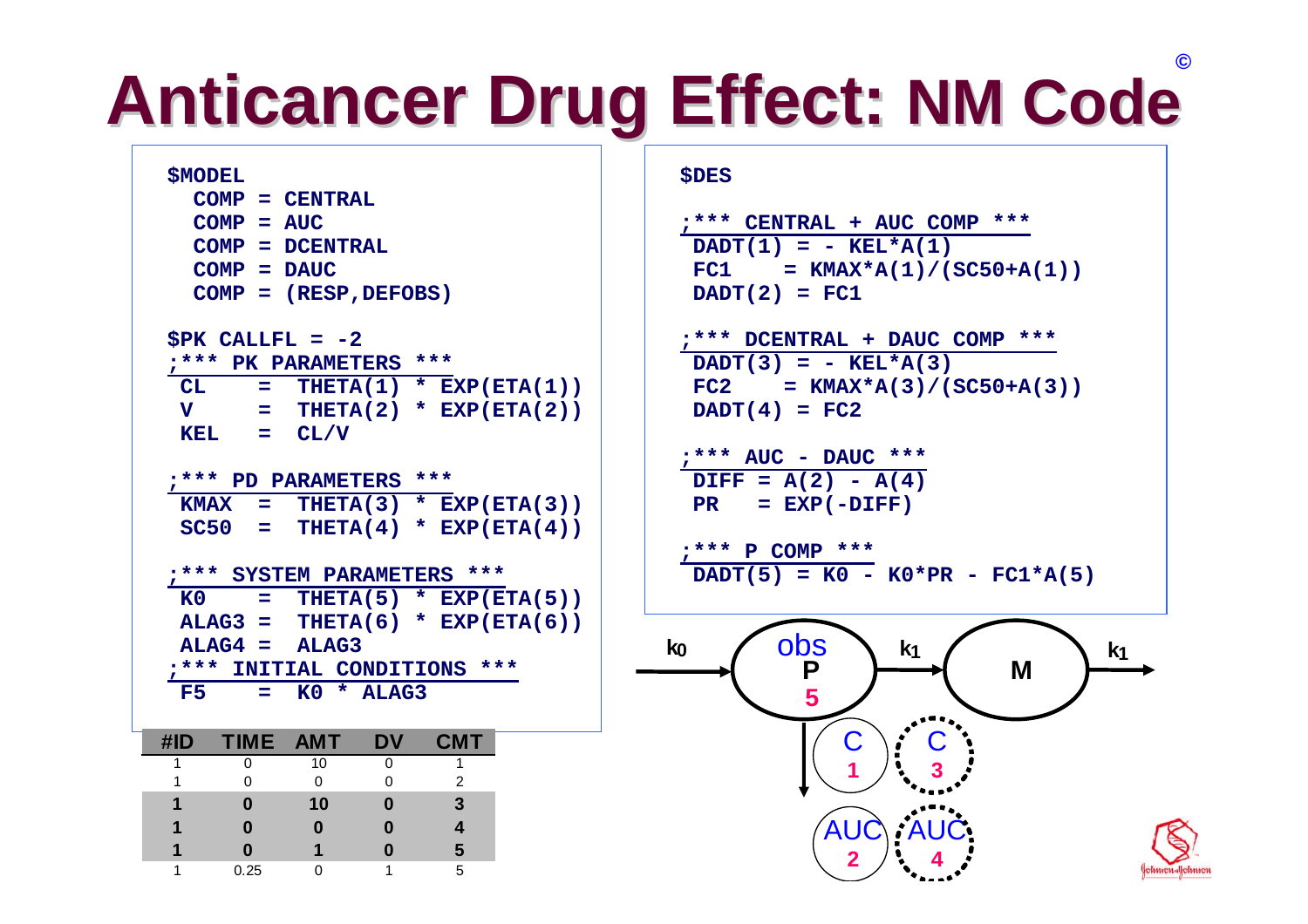#### **NM Performance Evaluation**

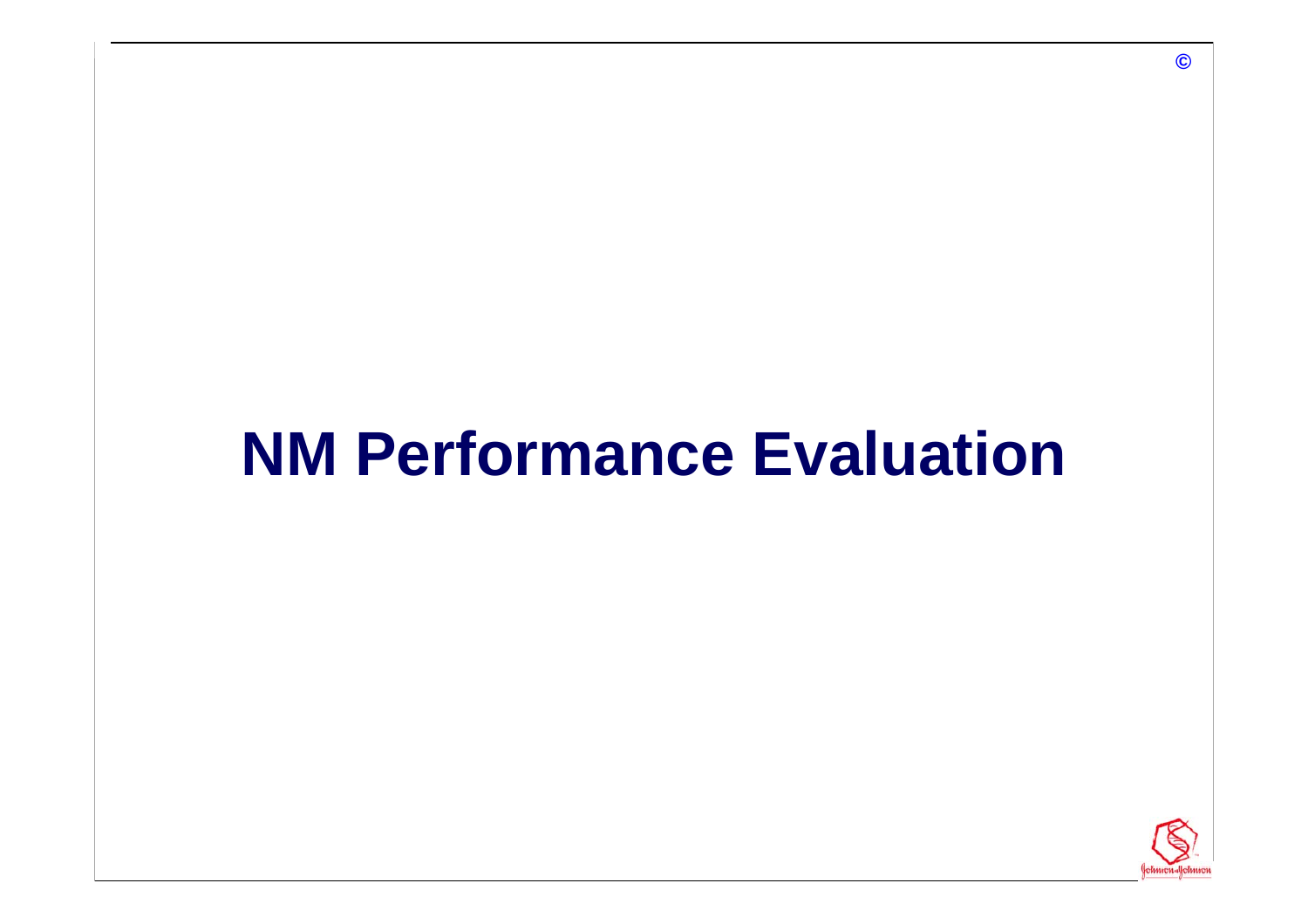### **NM Performance Evaluation NM Performance Evaluation**

- **DATA** $\bullet$ 
	- **Full PD profile available for 25 subjects per dose level Full PD profile available for 25 subjects per dose level**
	- **Four dose levels: 1, 10, 100 and 1000 mg Four dose levels: 1, 10, 100 and 1000 mg**
- **METHOD: Simulation + Estimation using WINGS for NM**  $\bullet$
- **MODEL**  $\blacksquare$ 
	- **PK: One PK: One -compartment IV model compartment IV model**



#### **PARAMETERS: PARAMETERS:**  $\bullet$

- **PK parameters: CL and V fixed to arbitrary values. PK parameters: CL and V fixed to arbitrary values.**
- **PD parameters: SMAX, SC50 w/o IIV.**  $\gamma$  = 1.  $\bullet$
- **s** System parameters: KIN, TR w IIV

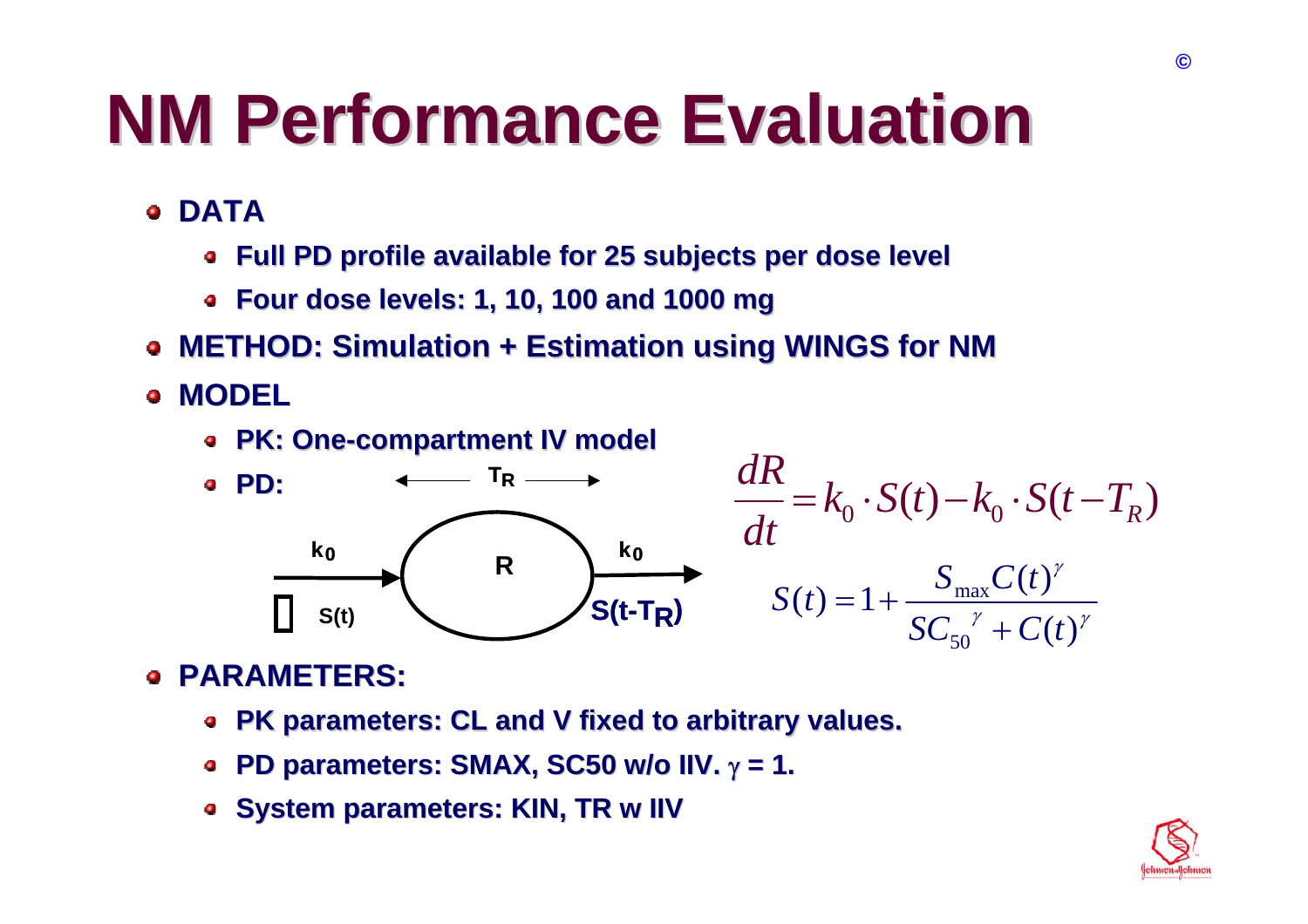### **NM Performance: FOCE + TBS NM Performance: FOCE + TBS**



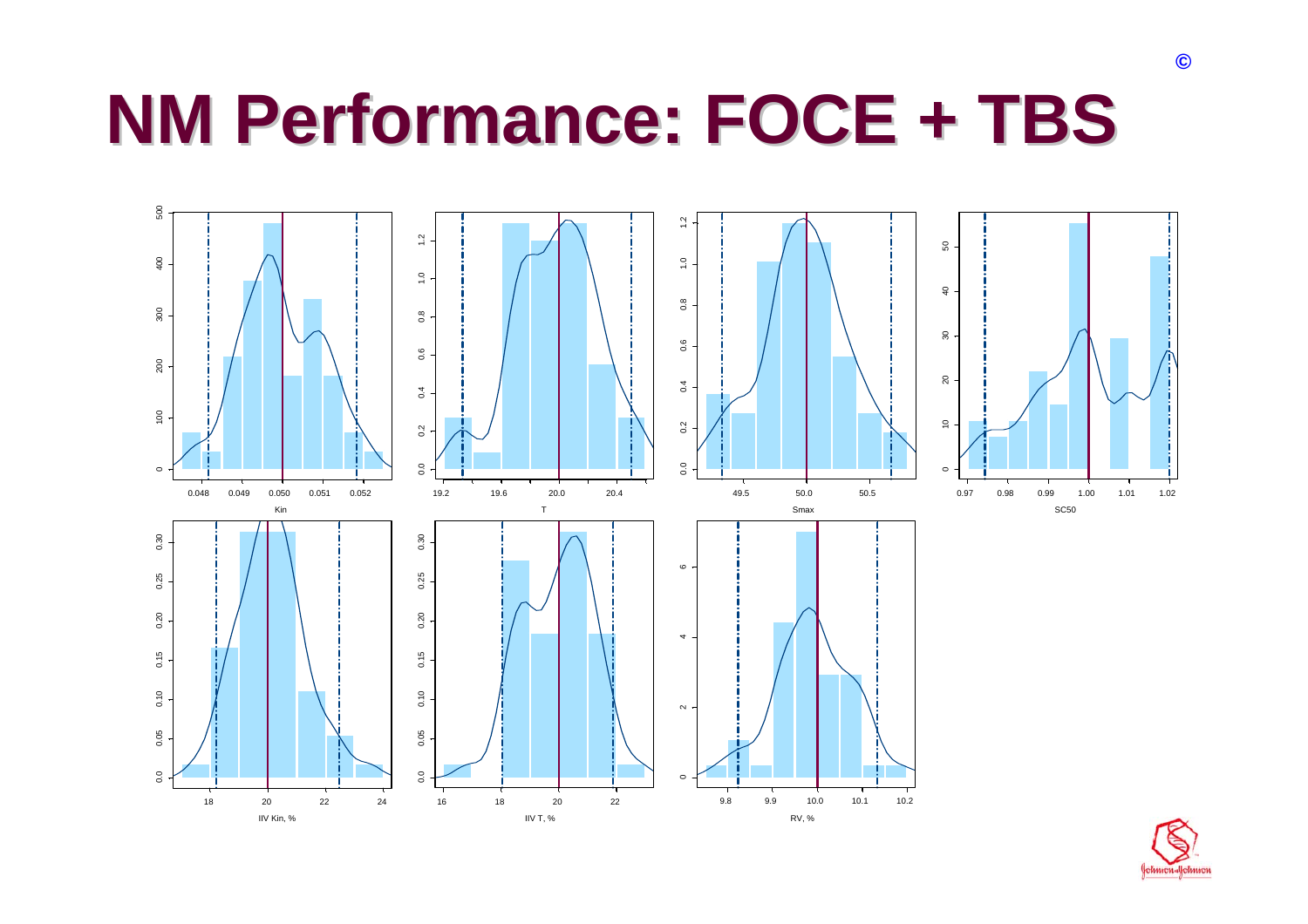### **NM Performance: FO + TBS NM Performance: FO + TBS**

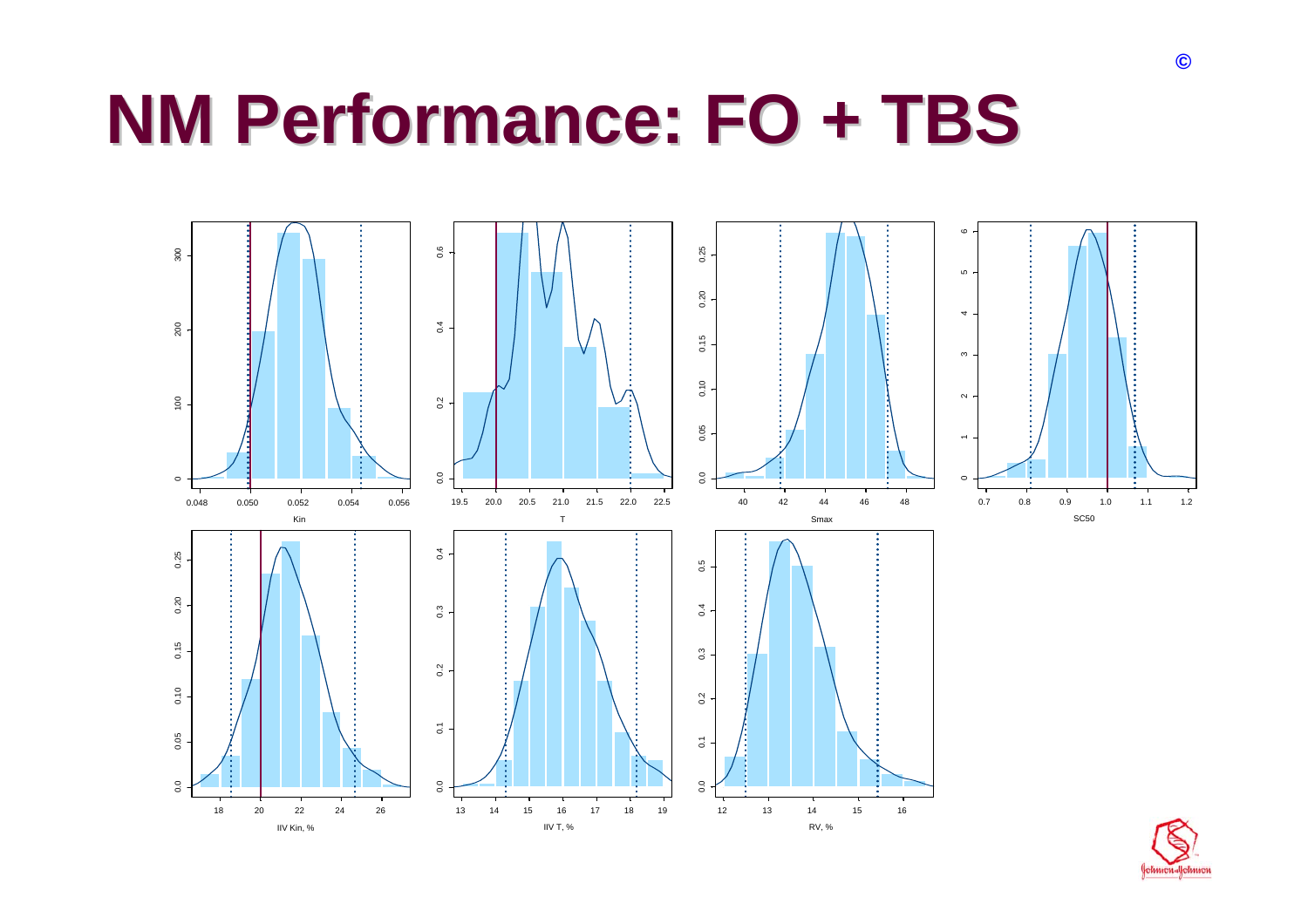#### **NM Performance: FO NM Performance: FO**



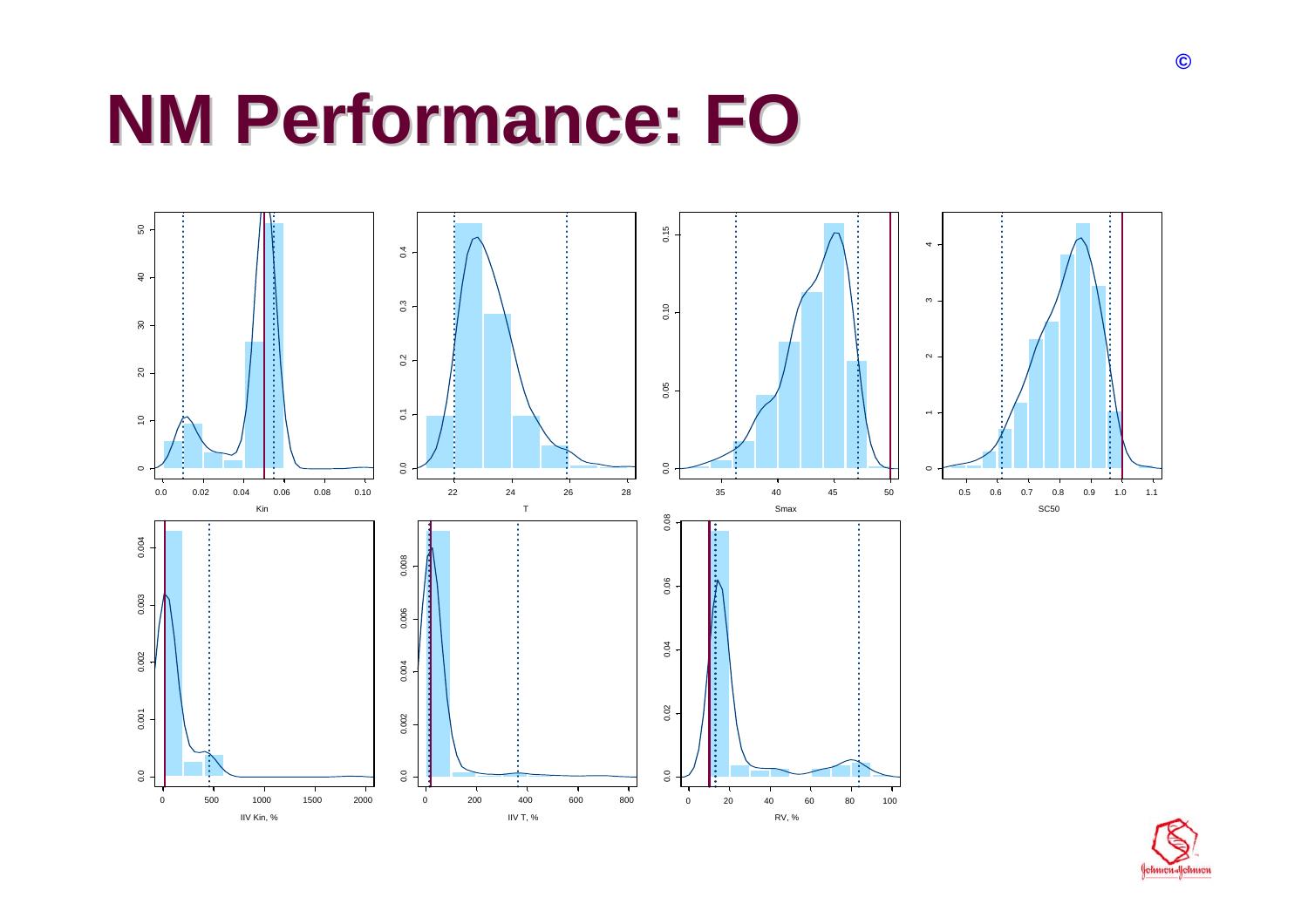

- **Mixed-effects models implementing cell life span effects models implementing cell life span concept can be used to deal with the dynamics of natural cells when colony stimulating drugs and natural cells when colony stimulating drugs and anticancer drugs are administered. anticancer drugs are administered.**
- $\bullet$  **Cell life span models combined with other PKPD models add more flexibility to model the drug response. models add more flexibility to model the drug response.**
- **The performance of NM with cell life span models is similar to that observed with other models: FOCE and TBS should be used when feasible. TBS should be used when feasible.**

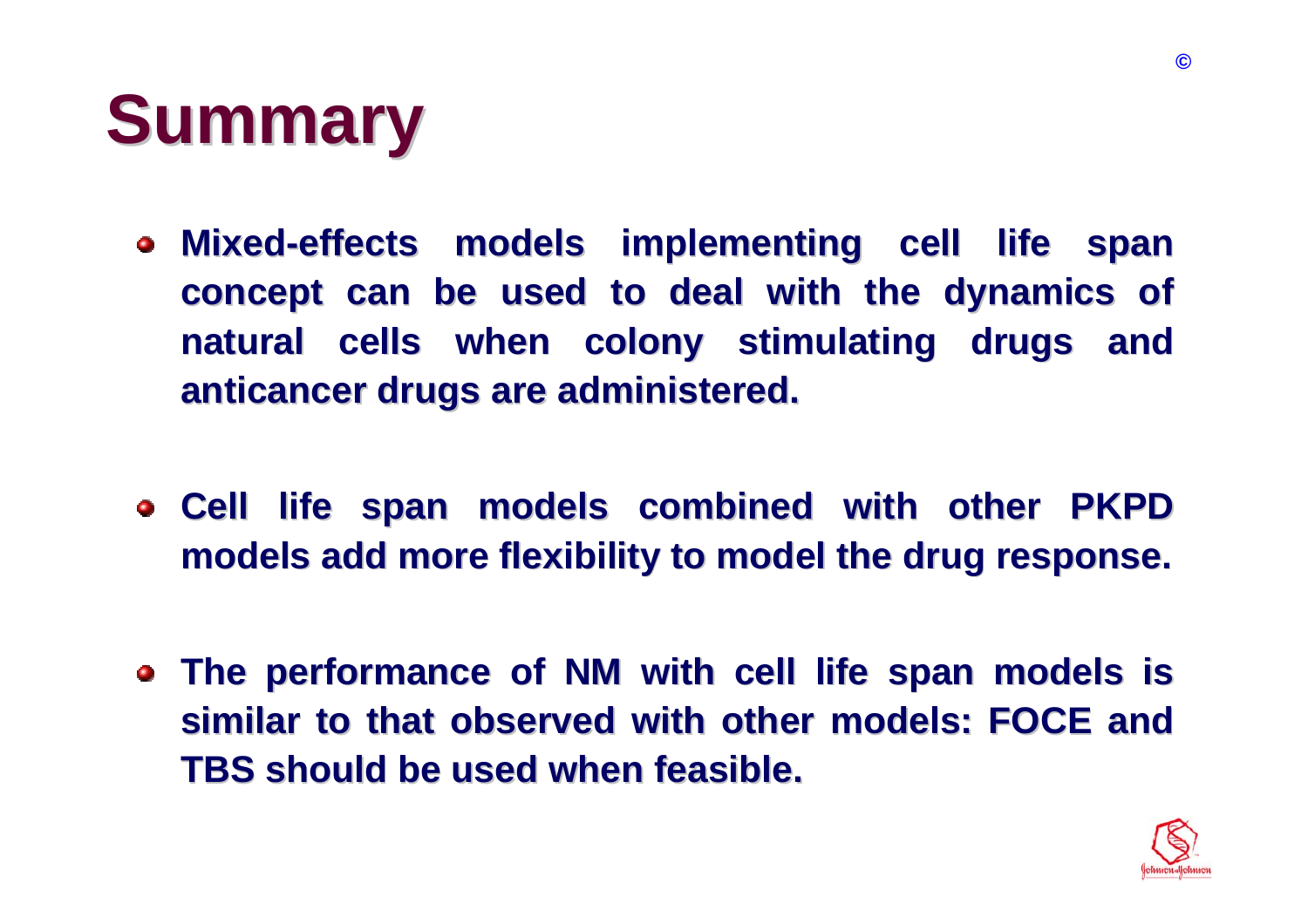

# **Thank you!**

Complete NM codes are available electronically upon request. [Email: jperezru@prdbe.jnj.co m]